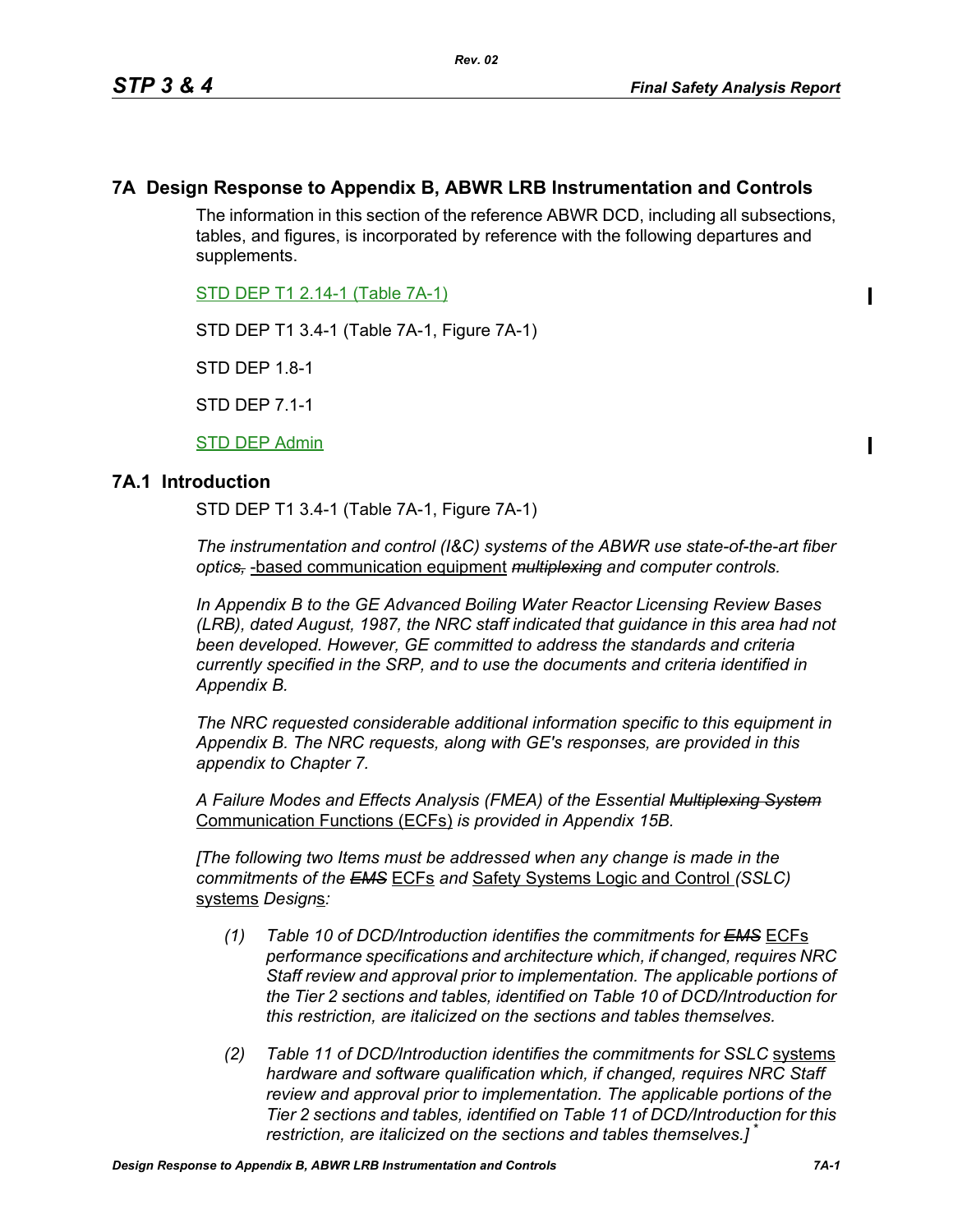# **7A.2 [Multiplexing Systems]**

STD DEP T1 3.4-1 (Table 7A-1, Figure 7A-1)

STD DEP 1.8-1

#### STD DEP Admin

*NRC Request (1)—Provide a complete list of components (pumps, valves, etc.) whose actuation, interlock, or status indication is dependent on the proper operation of each Class 1E multiplexer.*

**Revised** *Response (1)—*Class 1E multiplexers are not used in more modern I&C systems. Safety-related data communication is performed as an integral function of the SSLC systems. *The* A typical *list* of components whose actuation, interlock, or status indication depends on the proper operation of SSLC equipment implementing these essential communication functions (ECFs) *is provided as Table 7A.1. It was obtained by extraction from the multiplexer* an early version of the ABWR *I/O database which reflects information* that was *available on the system P&ID and IBD drawing* at the time of design certification. The inventory of components satisfying this criteria is subject to change as the detailed design is implemented.

*NRC Request (2***)***—For the components cited above, describe the means of remote or local control (other than by cutting wires or jumpering) that may be employed should the multiplexer fail.*

**Revised** *Response (2)—*Class 1E multiplexers are not used. Safety-related data communication is performed as an integral function of the SSLC systems. *All Class-1E multiplex* SSLC *hardware is designed to meet the single-failure criteria. Systems which employ such hardware have redundant channels* divisions of equipment *such that no single failure of any MUX unit* SSLC component, including those implementing the ECFs *could jeopardize any safety system action. In addition, local control is provided, via the Remote Shutdown System, to bring the reactor to shutdown conditions in event of multiple safety system failures or evacuation of the control room. The Remote Shutdown System is hard-wired and therefore provides diversity to the MUX* SSLC *interfaces.*

*NRC Request (3)—Describe the multiplexer pre-operational test program.*

**Revised** *Response (3)—*Multiplexers are not used. Safety-related data communication is performed as an integral function of the SSLC systems. Non-safety data communication is performed by the Plant Data Network (PDN) and dedicated system level communication links. *The pre-operational test program will test the multiplexers* data communication functions (DCFs) *concurrently with instrumentation and control functional loop checks. As each input to a remote multiplexing unit (RMU)* an input/output (I/O) device *is simulated using a suitable input device, the required* 

*<sup>\*</sup> See Section 3.5 of DCD/Introduction.*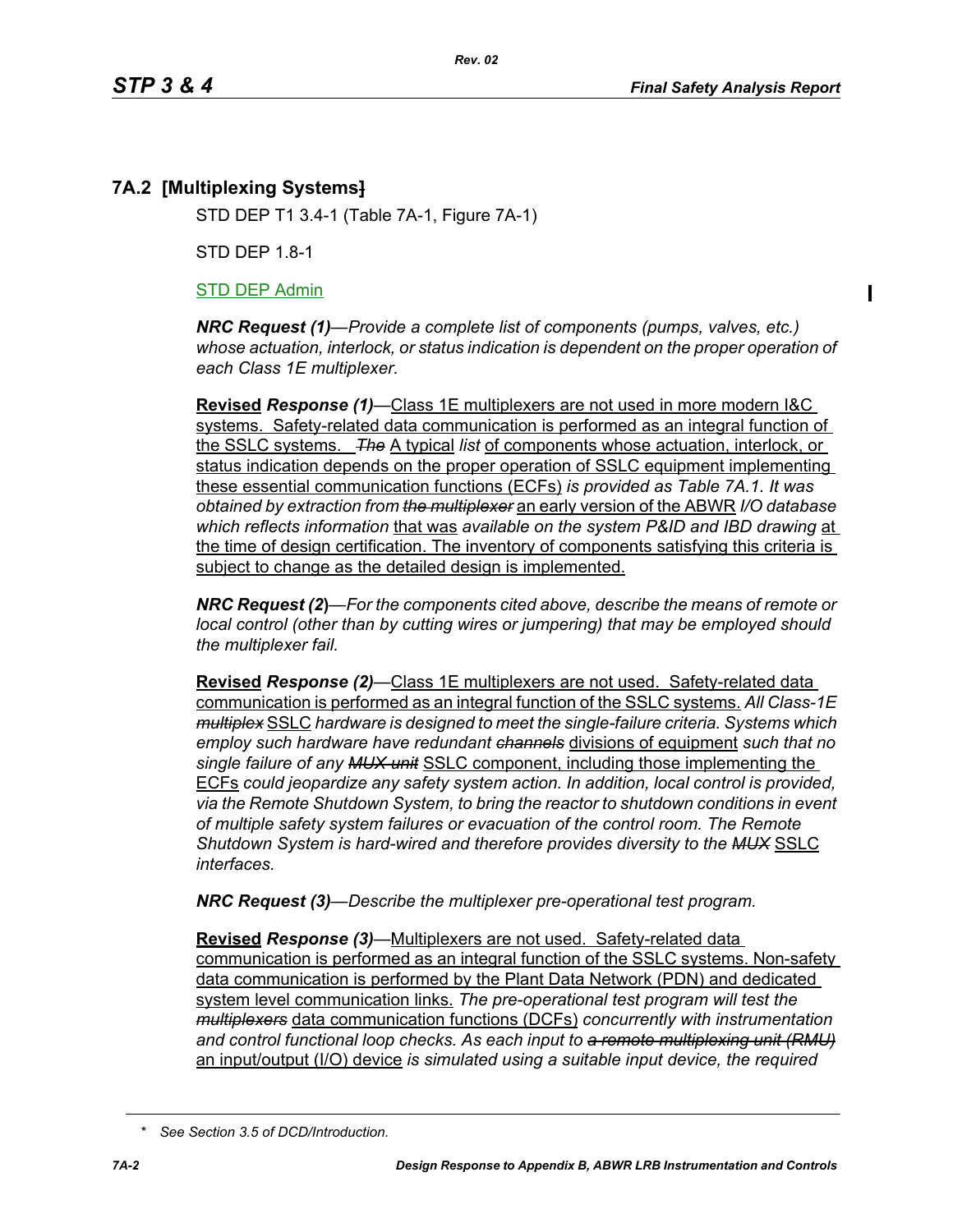*outputs shall be verified correct. In this manner, all hardware and software are confirmed concurrently.*

*Equipment verifications of the individual multiplexing units* I/O devices *are performed at the factory and typically include detailed component level tests which require special test apparatus and technical expertise. Any malfunctioning not found during factory testing will be detected during pre- operational tests of instrument loops.*

*Testing shall include* Preoperational testing includes *instrument loop checks*, and *calibration verification tests and response time verification tests as described in ANSI/IEEE-338.* Factory testing includes response time verification tests on the digital logic processing equipment. The fact that logic is implemented as processors that include self testing of processor frequency eliminate the need to repeat response time verification tests on this equipment during preoperational testing. *If possible, the entire instrument loop shall be tested from sensor to output device(s). Otherwise, suitable input devices shall be used to simulate process inputs and the system outputs verified to be acceptable.*

*In addition to the testing described above, tests shall be developed to verify system redundancy and electrical independence* (ITAAC Table 3.4-1 Item 3)*.*

*NRC Request (4)—Describe the test and/or hardware features employed to demonstrate fault tolerance to electromagnetic interference.*

**Revised** *Response (4)—One major deterrence to electromagnetic interference (EMI) in the multiplexing system* ECFs *is the use of fiber optic data links as the transmission medium. Optical fiber, being a non- electrical medium, has the inherent properties of immunity to electrical noise (EMI,* radio frequency interference *(RFI), and lightning), point-to-point electrical isolation, and the absence of conventional transmission line effects. Fiber optic multiplexing* media *is also unaffected by the radiated noise from high voltage conductors, by high frequency motor control drives, and by transient switching pulses from electromagnetic contactors or other switching devices.* 

*However, the electrical-to-optical interface at the transmitting and receiving ends must still be addressed to ensure complete immunity to EMI. The control equipment containing the electrical circuitry use standard techniques for shielding, grounding, and filtering and are mounted in grounded equipment panels provided with separate instrument ground buses. Panel location, particularly in local areas, is carefully chosen to minimize noise effects from adjacent sources. The use of fiber optic cables ensures that current-carrying ground loops will not exist between the control room and local areas.* 

*The use of redundancy provides the other major deterrence to EMI effects. The*  equipment implementing the *safety-related multiplexing system* ECFs *uses redundant optical channels* cables *within each separated electrical division. The systems* divisions *are independent and will run asynchronously with respect to each other with no* limited *communication between divisions. However, data communication and transfer is synchronized within each division itself. This arrangement provides fault tolerance to EMI or other noise occurring in isolated locations.*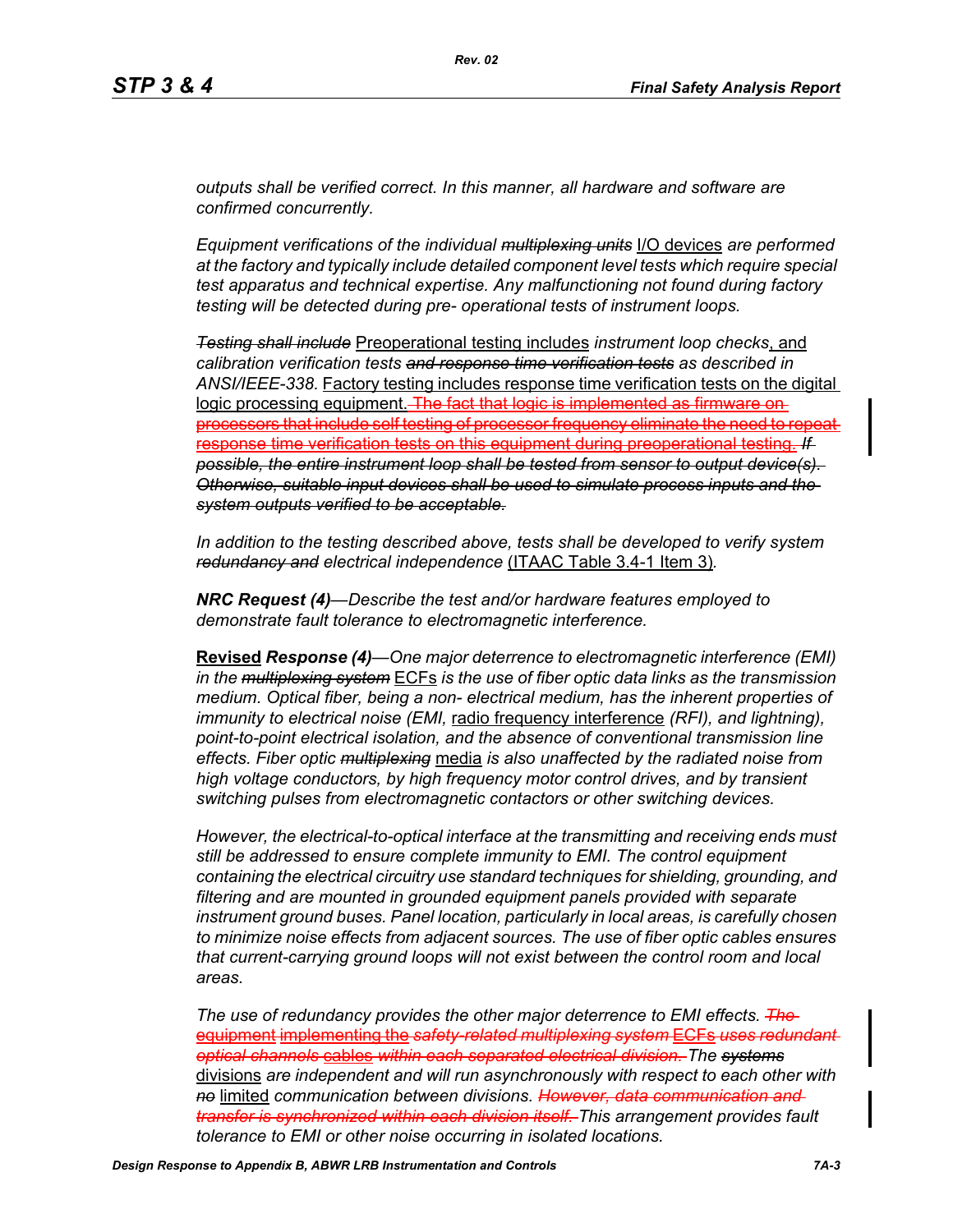*During normal operation, multiplexing system* data communication *performance will be monitored by online* diagnostic *tests such as parity checks, data checks (boundary and range), and transmission timing. If response time requirements permit, error correcting algorithms may be applied to mask noise effects. Periodic surveillance using offline tests such as bit error rate will be used to verify overall system integrity.*checksum verification or the reception of a keep-alive signal.

*As part of the pre-operational* equipment qualification *test program [see Request (3)], the systems* equipment qualification type test specimen *will be subjected to EMI testing. EMI and RFI test measurements will be developed using the guidelines described in ANSI/IEEE-C63.12, "American National Standard for Electromagnetic Compatibility Limits—Recommended Practice." For testing susceptibility to noise generation from portable radio transceivers, tests will be developed from ANSI/IEEE-C37.90.2, "IEEE Trial-Use Standard, Withstand Capability of Relay Systems to Radiated Electromagnetic Interference from Transceivers." Section 5.5.3 of this standard describes tests for digital equipment using clocked logic circuits.*

*With the system connected, each* The type test specimen *multiplexing* I/O *unit (one at a time) will be required to demonstrate immunity to the defined conducted and radiated tests. Units shall also comply with standard surge withstand capability tests, as follows:*

- *(a) ANSI/IEEE-C62.41—"Guide for Surge Voltages in Low-Voltage AC Power Circuits."*
- *(b) ANSI/IEEE-C62.45—"Guide on Surge Testing for Equipment Connected to Low- Voltage AC Power Circuits."*

*The interconnecting fiber optic links of the multiplexing system and SSLC* systems *are not subject to EMI effects.*

*For design guidance and additional test development guidance, the following military standards shall be used:*

- *(a) MIL-STD-461C* E*—"Electromagnetic Emission and Susceptibility Requirements for the Control of Electromagnetic Interference."*
- *(b) MIL-STD-462—"Measurement of Electromagnetic Interference Characteristics."* Not Used

*Due to the comprehensive nature of these documents, their applicability to ground, airborne, and shipboard equipment, and the differences in requirements for the Army, Navy and Air Force, the use of these standards shall be limited to the susceptibility requirements and limits for class A3 equipment and subsystems (ground, fixed). Within these limits, the guidelines for Army procurements only shall be used. Tests for transmitting and receiving equipment, power generators, and special purpose military devices are not applicable.*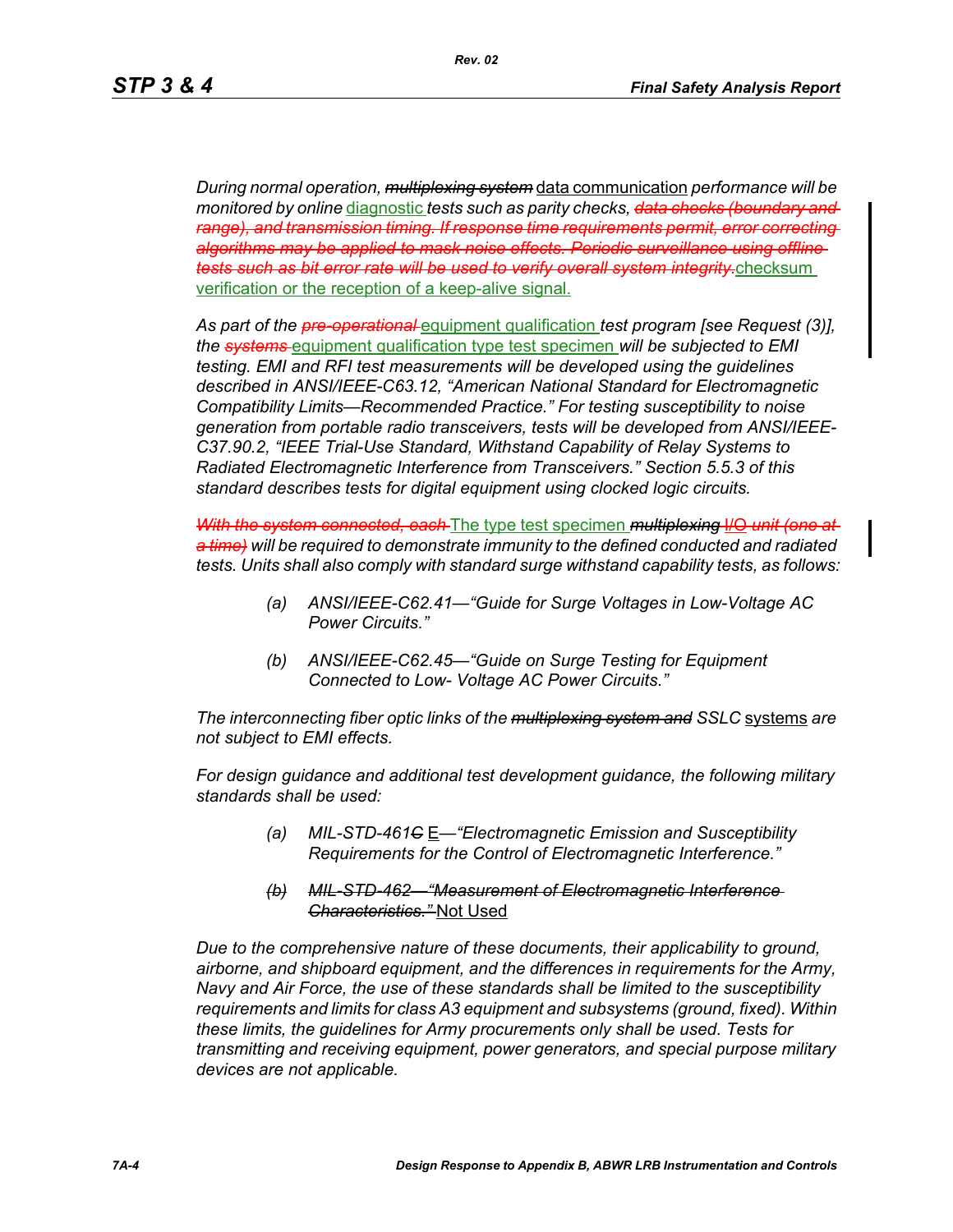*[To facilitate achieving* **electromagnetic compatibility (***EMC***)** *compliance, system and equipment grounding and shielding practices will follow the guidance of the standards listed below:*

- *(a) EEE Std. 518, "Guide for the Installation of Electrical Equipment to Minimize Electrical Noise Inputs to Controllers from External Sources."*
- *(b) EEE Std. 1050, "Guide for Instrumentation and Control Equipment Grounding in Generating Stations."] \**

*NRC Request (5)*—*Describe the interconnection, if any, of any Class 1E multiplexer to non-Class 1E devices such as the plant computer.* 

**Revised** *Response* **(5)***—*Class 1E multiplexers are not used. Safety-related data communication is performed as an integral function of the SSLC systems. *The interconnection of Class 1E multiplexers communication devices to non-Class 1E devices is done using fiber optic cable. The fiber optic cable will provide the necessary isolation.* 

*The plant process computer is* Non-Class 1E devices are *connected to a buffer module (memory storage module). Information is stored in this module by the 1E MUX units* communication interface equipment *for access by the process computer* non-Class 1E devices*, thus preventing any interruption by the Non 1E process computer* devices *on the 1E* communication functions.

*NRC Request (6)—Describe the online test and/or diagnostic features that may be employed, including any operator alarms/indicators and their locations.* 

**Revised** *Response (6)—The EMS self-test system relies on the Safety System Logic and Control (SSLC) test control unit, though it has also its own local self-test system. Local self-test in each EMS unit continues to provide diagnostic readout even if the test control unit fails.* (An EMS is not used.)

*A c*C*ontinuously operating self-test system*diagnostics *checks all data transmission*s *and provides operators with fault information and fault location through dedicated alarms and computer output. The self-test system* diagnostics *operation or its failure cannot harm the operation of the safety systems.*

*Figure 7A-1 shows the general concept of the EMS interface with the test control unit. The online test and diagnostic features including operator alarms and location are detailed as follows:*

- *Self-test* diagnostics and periodic testing *locates a fault down to the processing module level and provides positive local identification of the failed device.*
- *A periodic, automatic test feature verifies proper operation of the EMS* ECFs*.*

*<sup>\*</sup> See Section 7A.1(2) amd 7A.1(1).*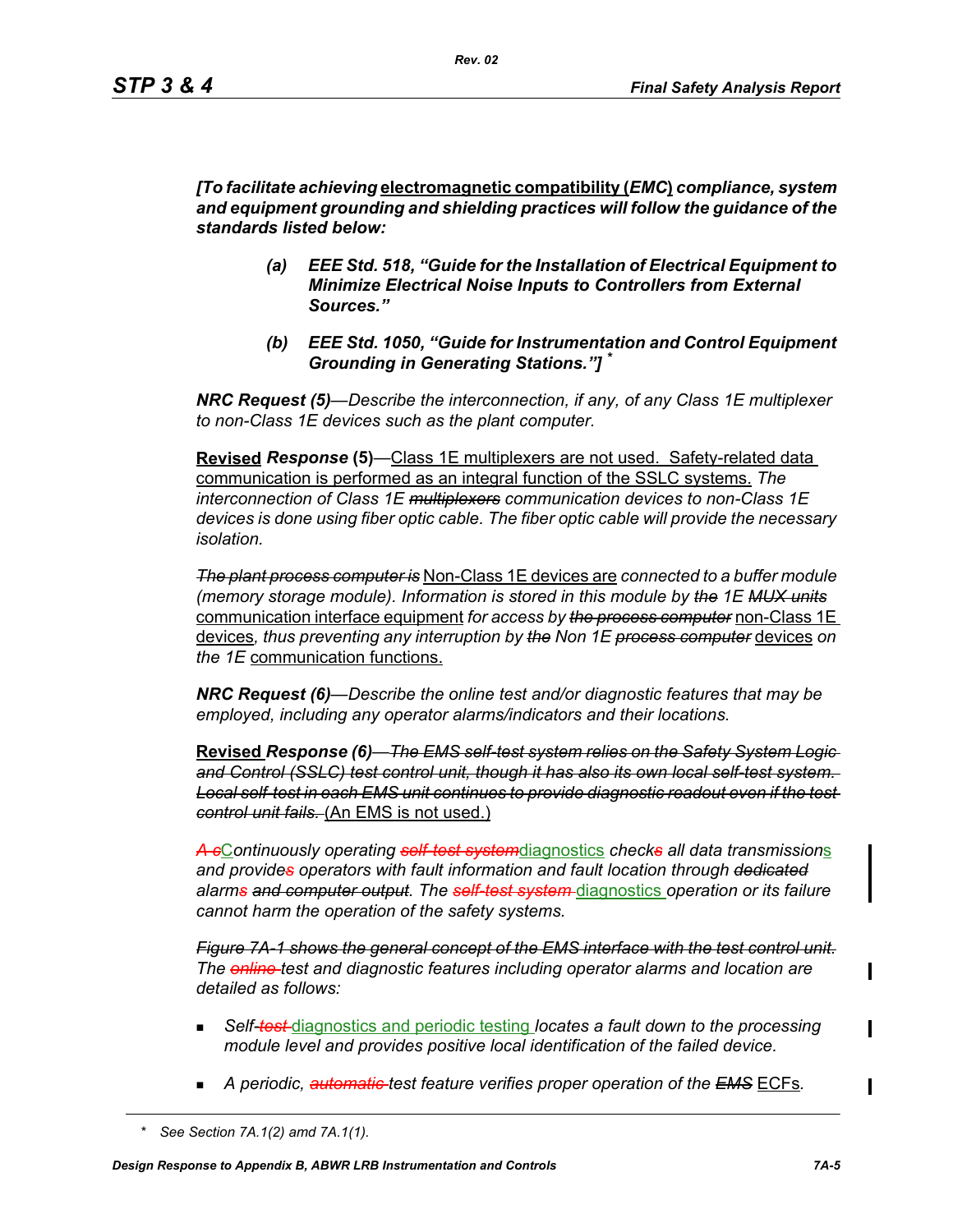*Detection of fatal (affects signal transmission) and non-fatal (does not affect signal transmission) errors is annunciated and relayed to the computer. Operators are* 

- *Local self-test* Self-test *is* diagnostics are *continuous. System end-to-end test is initiated* as an off-line test *in one division at a time by communication between test units in each division.*
- *The logic returns to its original state after the test sequence is completed. Indications of test status (normal or in-test) and results (pass, fail) is provided.*
- **The test-**diagnostic function does not degrade system reliability. The test circuitry*is physically and electrically separated and isolated from the functional circuitry insofar as possible. Testing* The diagnostic function *will not cause actuation of the driven equipment.*
- *Automatic initiation signals from plant sensors override an automatic test sequence and perform the required safety function.*
- *Failure of the test control unit does not affect the safety system functional logic.*

*NRC Request (7)—Describe the multiplexer power sources.*

*informed on the type of malfunction and its location.*

**Revised** *Response (7)—*Multiplexers are not used. Safety related data communication is performed as an integral function of the SSLC systems. *The multiplexer system* equipment implementing the ECFs *receives its power from the four-divisional battery*-backed *125 VDC* VAC *buses (*uninterruptible*). These are discussed in Subsection 8.3.2 and illustrated in Figure 8.3-4.*

*NRC Request (8)—Describe the dynamic response of the multiplexers to momentary interruptions of AC power.*

**Revised** *Response (8)—*Multiplexers are not used. Safety-related data communication is performed as an integral function of the SSLC systems. *Each of the four divisions of the multiplexer system SSLC systems is fed by the corresponding division of the 125 VDC battery. Therefore, the ECFs will not be affected by momentary interruption to the AC power. Extended losses of power in any division would not affect operations of safety functions because of multiplicity of divisional power (Figure 8.3-3).*

*If EMS* there is a loss of *power is interrupted and subsequently restored, then the EMS unit* ECFs *reinitializes automatically and the system reconfigures to accept the signal transmission* to the ELCS system, it will assume a predefined safe state*.*

*NRC Request (9)—Describe the applicability of the plant Technical Specifications to multiplexer operability.*

**Revised** *Response (9)—*Multiplexers are not used. Safety-related data communication is performed as an integral function of the SSLC systems. *The applicability of the plant Technical Specifications to the four-division multiplexer* SSLC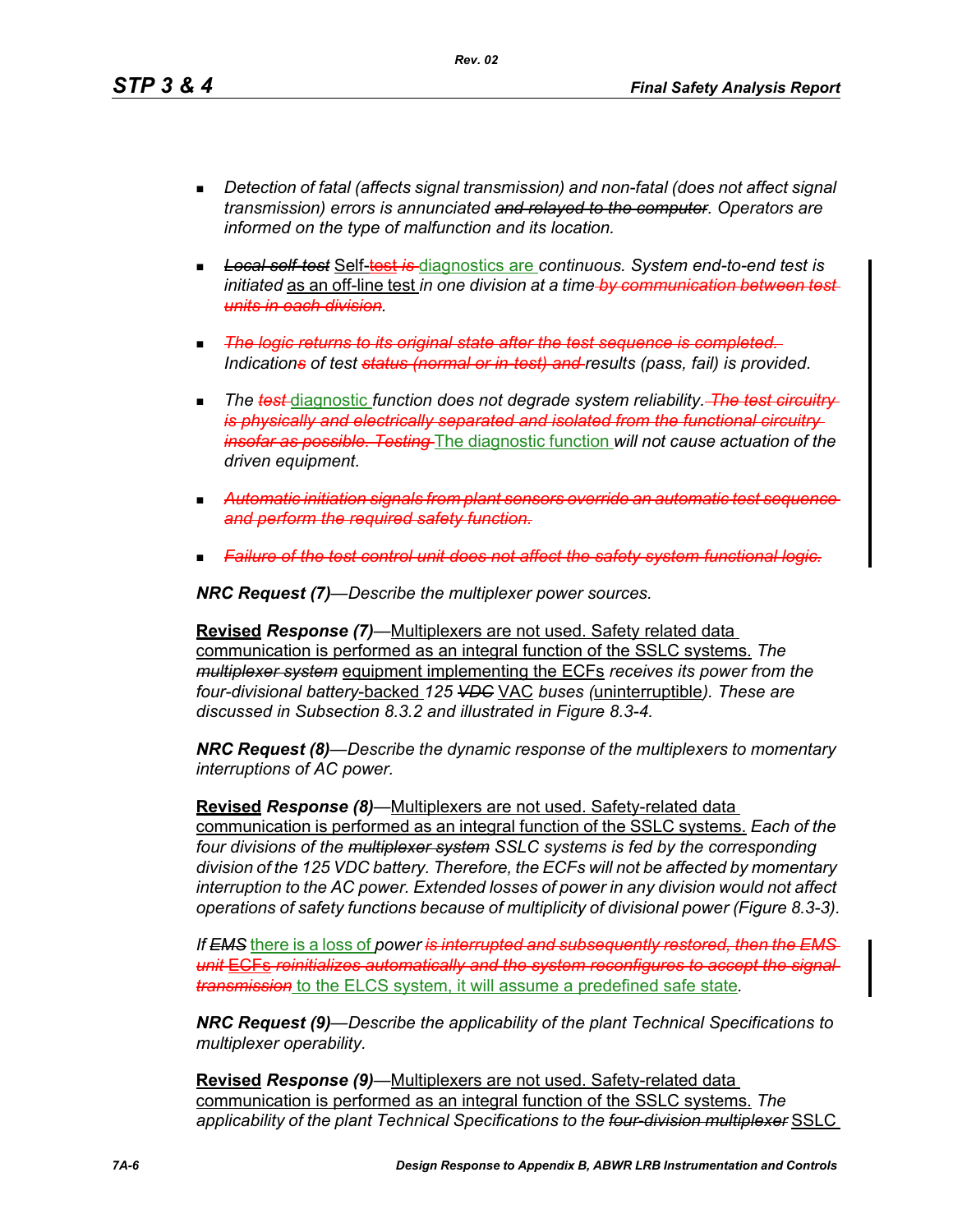systems *operability will be a section in the specifications that will include limiting condition for operation, and surveillance requirements.*

*Rev. 02*

*The limiting condition is expected to be similar to that for a loss of a divisional electrical power supply.*

*NRC Request (10)—Describe the hardware architecture of all multiplexer units.* 

**Revised** *Response (10)—*Multiplexers are not used. Safety-related data communication is performed as an integral function of the SSLC systems. Digital logic controllers (DLCs) perform input/output functions. *The multiplexer units are of two types:*

- *(1) Remote Multiplexing Units (RMU)*
- *(2) Control Room Multiplexing Units (CMU)*

*System Configuration*

For the RTIS, input and output signals are directly connected to the RTIS equipment for each protective division.

*In each* ELCS *protection division, RMUs* remote DLCs (RDLCs) *are located in local plant areas to acquire sensor data and transmit it to the control room for processing. The RMUs RDLCs also receive processed signals from the control room for command of safety system actuators. CMUs* Other DLCs *are located in the control room to transmit and receive data for the logic processing units of the safety protection system (RPS and ESF). Response time constraints may dictate RPS outputs be hardwired (not multiplexed* digitally transmitted*) to the load drivers.*

*All* RDLC *interconnections are fiber optic data links. Within each division, the system uses redundant links (either in a hot standby configuration or a bi-directional, reconfigurable arrangement) for greater reliability.*

*The safety-related multiplexing systems* equipment implementing the ECFs *in each division are separated and independent.*

ELCS *Hardware Configuration*

- *(1) (1)RMU* RDLC
	- *(a) Microprocessor-based, bus-oriented architecture with control program in ROM (i.e., firmware)*programmable controller with control program stored in non-volatile memory*.*
	- *(b) Modular design: Plug-in modules or circuit boards with distinct functions on separate modules (CPU, memory, I/O). Redundant low voltage power supplies are used for greater reliability.*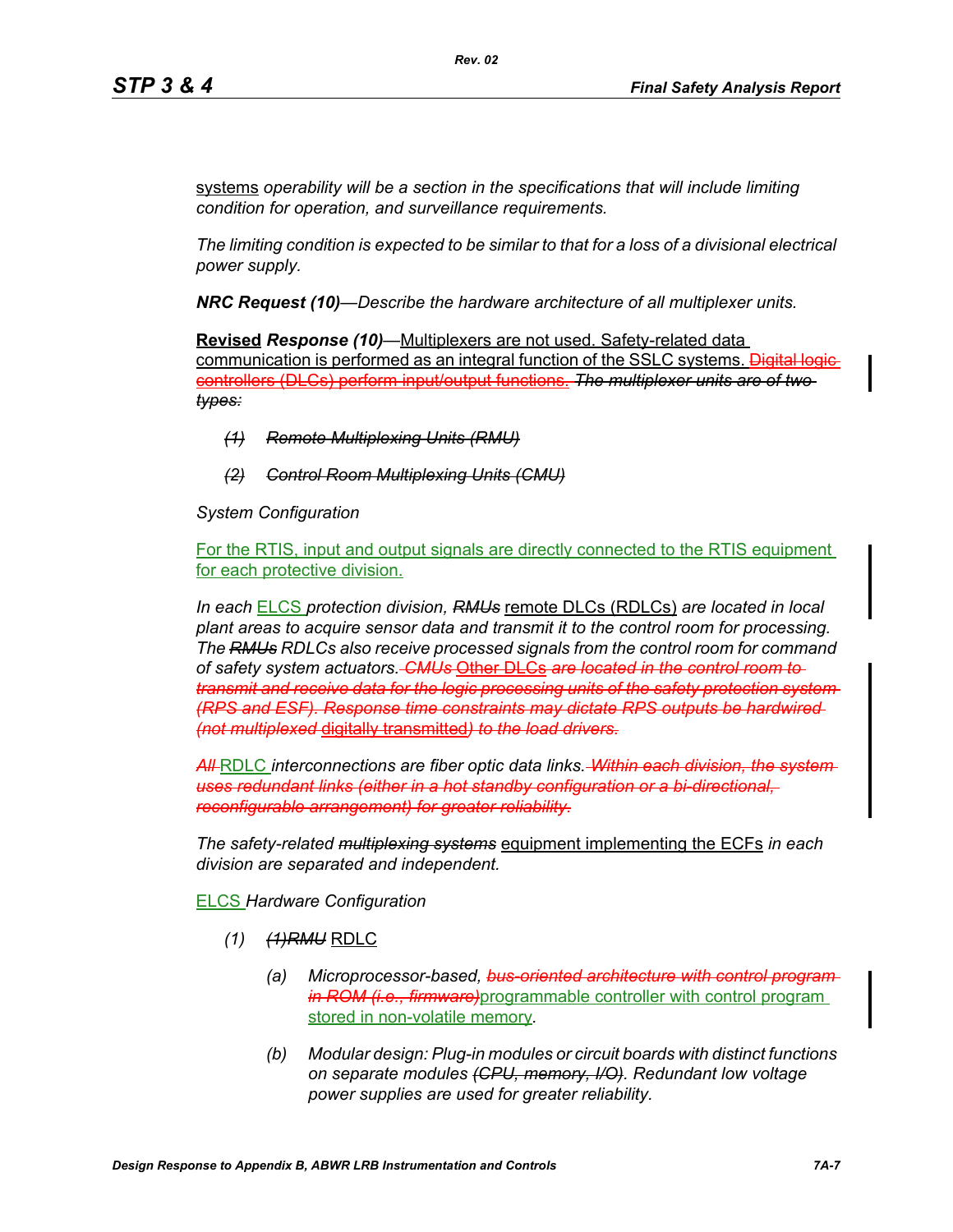- *(c) Input modules acquire safety-related analog and digital data from process transmitters and equipment status contact closures, respectively. Analog input modules perform signal conditioning and A/D conversion. Digital input modules perform signal conditioning (filtering, voltage level conversion).*
- *(d) Output modules transmit processed control signals to equipment actuator circuits (output signals may be contact closures or voltage levels to drive relays or solid-state load drivers).*
- *(e) (e)Communications interface modules format and transmit input signals as serial multiplexed words via fiber optic data links from local areas to the control room multiplexing units. These modules also receive processed signals from the control room and demultiplex and prepare output signals for interfacing to actuators.* Section 7.9S explains the methods used to communicate data between all DLCs.
- *(f) CPU and memory* Controller *modules coordinate I/O and communication functions and perform peripheral tasks such as self-test and calibration.*
- *(g) Front panel* or portable *interface (isolated from safety-critical signal path) permits* A maintenance and test panel (MTP) is provided for each ELCS protective division. The MTP provides the interfaces for *technician access to calibration and diagnostic functions.*

#### *(2) CMU*DLCs in the control room

- *(a) Same as RMU*RDLC*.*
- *(b) Same as RMU*RDLC*.*
- *(c) Input modules: None Same as RMU*RDLC*.*
- *(d)* Output modules: None Same
- *(e) Communications interface modules acquire serial data from control room logic processing units. The data is formatted and inserted via a fiber optic interface into the multiplexed data stream out to the RMUs. The modules also receive multiplexed serial data from the RMUs, demultiplex the data, and transmit it to the control room logic processing units via an optical serial link Same as RMU*RDLC*.*
- *(f) Same as RMU*RDLC*.*
- *(g) Same as RMU*RDLC*.*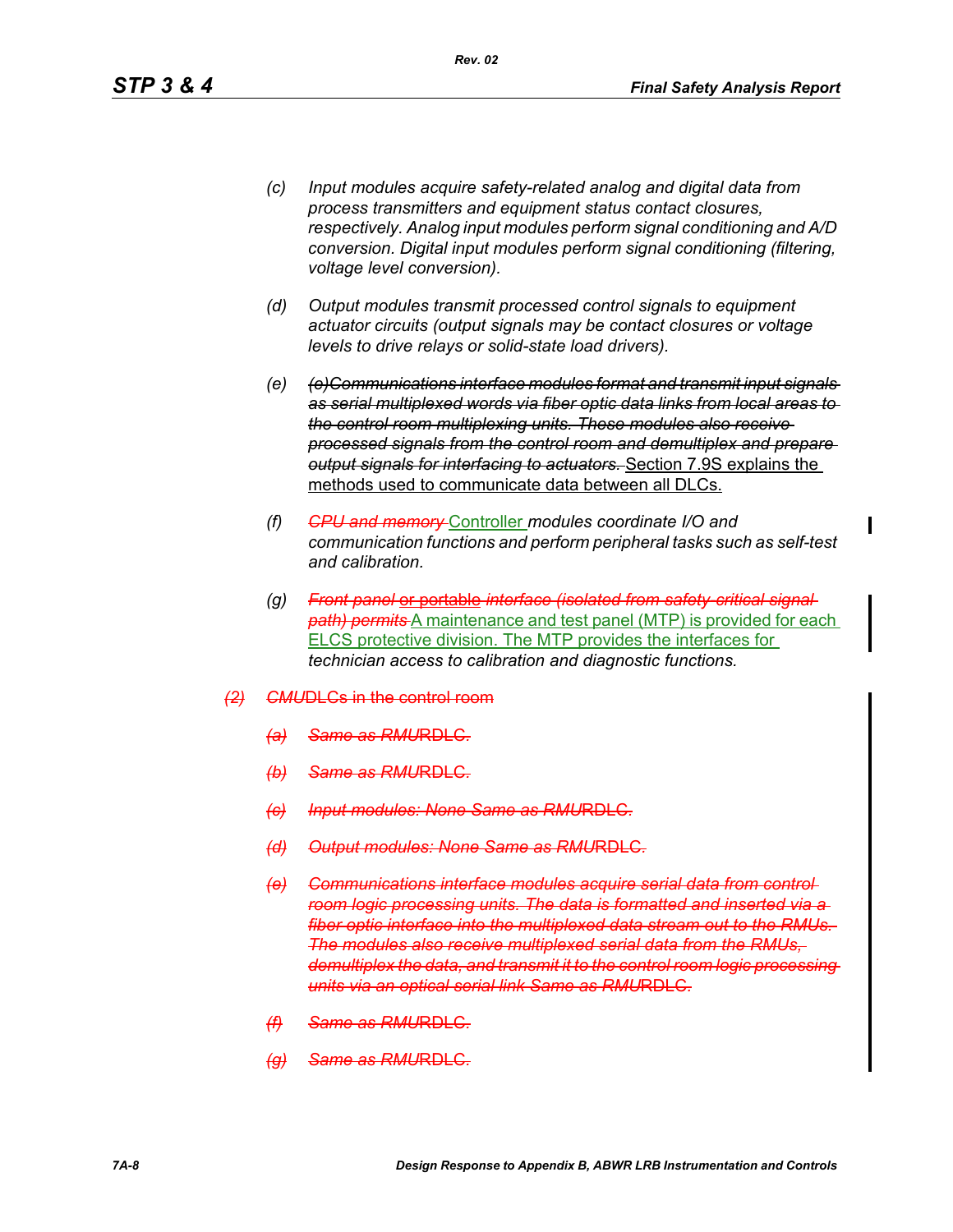*[The development of the essential multiplexing* **SSLC systems shall assure that the ECFs are implemented** *as a* **using a** *deterministic, dual redundant, fiber optic ring structure* **design.** *shall follow the Fiber Distributed Data Interface (FDDI) protocol as described in the following American National Standards Institute (ANSI) reference documents:*

- *(a) ANSI X3.166, "Fiber Distribution Data Interface (FDDI) Physical Layer Medium Dependent (PMD)."*
- *(b) ANSI X3.148,"Fiber Distributed Data Interface (FDDI) Token Ring Physical Layer Protocol (PHY)."*
- *(c) ANSI X3.139, "Fiber Distributed Data Interface (FDDI) Token Ring Media Access Control (MAC)."*
- *(d) ANSI X3T9.5/84-49, "FDDI Station Management (SMT)," Preliminary Draft.] \* ] \**

*For portions of the safety systems where the data throughput requirement is less than 5M bit/s, IEEE- 802.5, Token Ring Access Method and Physical Layer Specifications, may be implemented as an alternative, using either coaxial, twisted-pair or fiber optic cable as the transmission medium. Both networks conform to ISO 7498, Open Systems Interconnection-Basic Reference Model, as the Data Link Layer and Physical Layer. For the Data Link Layer, IEEE-802.2, Standard for Local Area Networks: Logical Link Control, shall be used with either network to define the protocols necessary to move data to the higher levels of the ISO model.*

*Communications protocols used for data transmission in other parts of the safety system and for transferring data to the non-safety systems shall also conform to ISO 7498.* Section 7.9S provides information on the design of the data communication functions.

*NRC Request (11)—Describe the "firmware" architecture.*

*Revised Response (11)—The "firmware" (software contained in ROM*non-volatile memory*) architecture depends upon knowledge of a specific hardware/software combination for the multiplexer units* I/O devices*. Since Tier 2 is to be independent of specific vendor's hardware and is, instead, based upon system level requirements, the exact configuration of software for the multiplexer units* I/O devices *is not specified. However, software development will follow a process consistent with the safety-related nature of the multiplexing system* SSLC systemsELCS, including their ECFs*.*

*The software must also support the following characteristics of the multiplexing system* SSLC systemsELCS*:*

*<sup>\*</sup> See Sections 7A.1(2) and 7A.1(1).*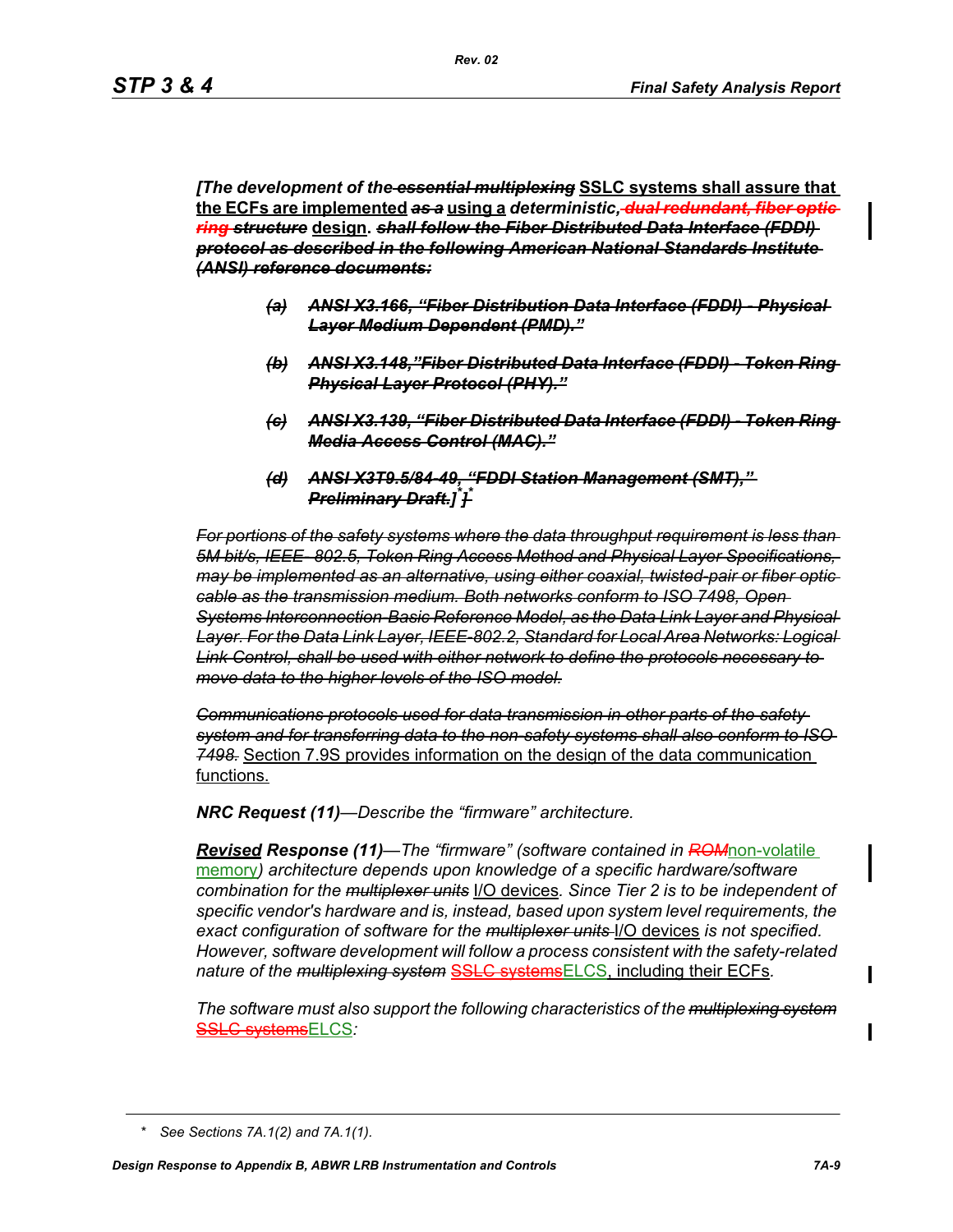- *(1) The multiplexing system is a* SSLC systemsELCS ECFs are implemented as *real-time control applications configured as a dual redundant point to point,* unidirectional, *fiber optic local area network* ring design data links*.*
- *(2) Because time response for some functions is critical to safety, system timing must be deterministic and not event-driven. A typical industry standard communications protocol that is likely to be used is FDDI (Fiber Distributed Data Interface), a token- passing, counterrotating ring structure with data rates to 100M bit/s. Hardware communications interfaces to this protocol are available, thus reducing the need for special software development.*
- *(3) The safety-critical system functions are analog and digital data acquisition, signal formatting, signal transmission, demultiplexing, and control signal outputs to actuators. Peripheral functions are self-test*diagnostic *features, periodic testing and system calibration (e.g., adjustment of A/D converters).*
- *(4) During system initialization or shutdown and after loss of power, control outputs to actuators must fail to a safe state (fail safe or fail-as-is, as appropriate for the affected safety system). System restart shall not cause inadvertent trip or initiation of safety- related equipment (i.e., system output shall depend only on sensed plant inputs).*
- *(5) The system must be fault-tolerant to support the single-failure criterion. Multi*division duplication of the system will provide this feature<del>; however, within</del> *each division, the system* communication *will also be redundant for high availability. Thus, the software must perform*s *failure detection and automatic switchover or reconfiguration in case of failure of one multiplexer* communication *channel* link within a division*.*

*High quality software is the most critical aspect of microprocessor-based designs for safety systems. The software must be of easily proven reliability so as not to degrade the reliability and availability of the overall system. When installed as "firmware", the software should become, in effect, another high quality hardware component of the control equipment, especially, since the program in ROM is protected from being changed by external sources.*

*Software development will, in general, follow Regulatory Guide 1.152, which endorses ANSI/IEEE ANS-7-4.3.2. These documents emphasize an orderly, structured, development approach and the use of independent verification and validation to provide traceable confirmation of the design. Validation must verify a predictable and safe response to abnormal as well as normal test cases. A software-based design must also support the testability, calibration and bypass requirements of IEEE-279*603*.*

*To meet the above requirements, the software will be developed as a structured set of simple modules. Each module will perform a prescribed task that can be independently verified and tested. Modules shall have one entry and one exit point. The software requirements specification and design specification will define structures of external*  files used and interfaces with other programs. In place of a formal operating syste *an "executive" control program or real-time kernel will monitor, schedule, and*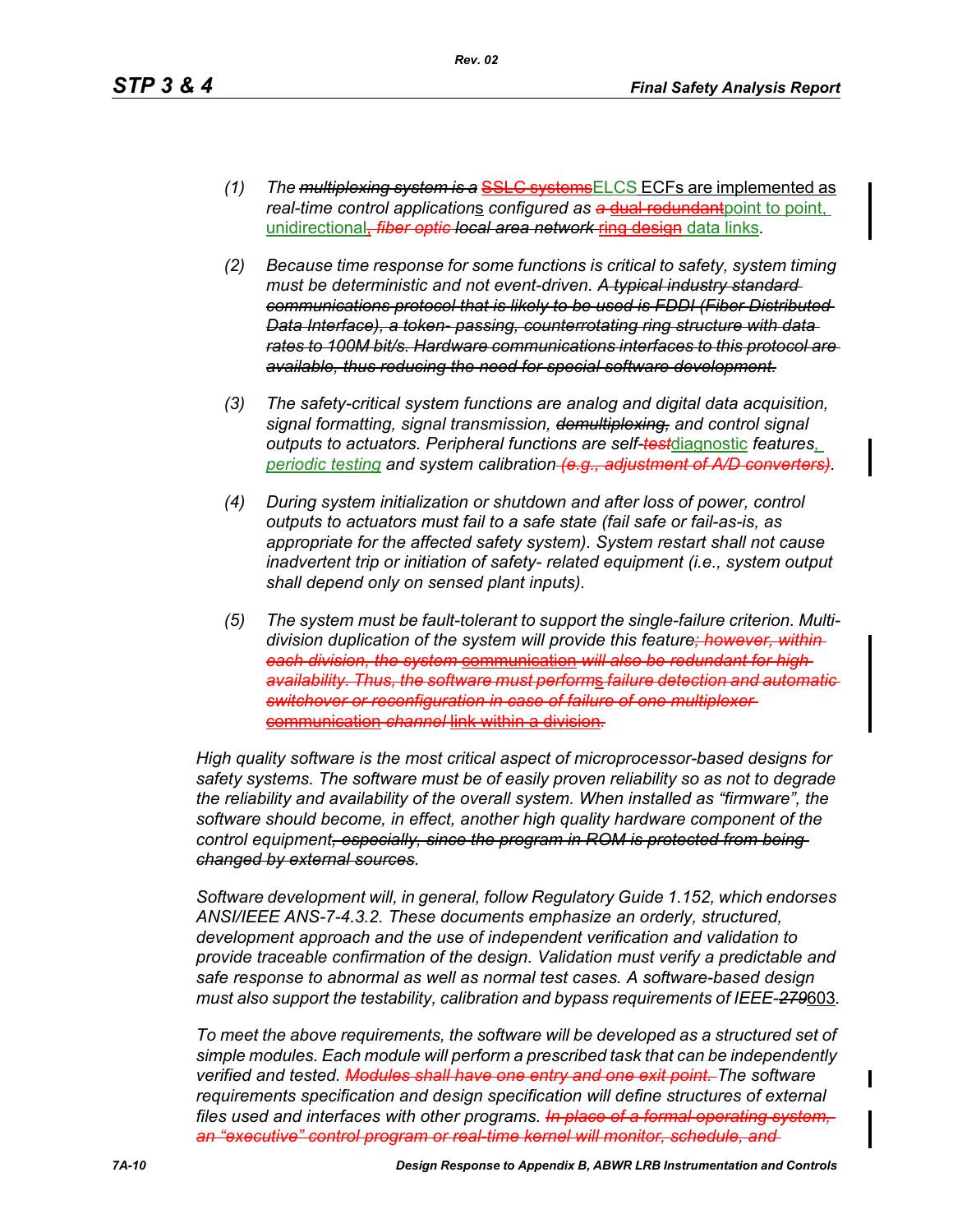*coordinate the linking and execution of the modules. The integration of the modules into the control program will be another activity to be independently verified and validated.* 

*The overall program structure will be a hierarchy of tasks. Separate modules will be created for safety- critical tasks, calibration functions, and self-test functions, with selftest running in the background at the lowest priority. Highest priority functions will always run to completion. The use of interrupts will be minimized to prevent interference with scheduled tasks.* 

*On detection of* communication *faults, retry or rollback to the last known correct state will be permitted within system time constraints. If the fault is permanent and potentially unsafe, the system* module *shall recover (or fail) to a safe* predefined *state and the operator shall be alerted. The redundant multiplexing* communication *channels* links *shall be repairable* while the plant remains *online if one* communication *channel* link *fails.* This would be accomplished by bypassing the affected division while the repair is made. *All processor memory not used for or by the operational program shall be initialized to a pattern that will cause the system to revert to a safe state if executed.*  System level diagnostics verify memory is not changed after initial loading.

*The software shall permit online calibration and testing with the outputs to the safety systems bypassed* consistent with the requirements of the Technical Specifications*.* 

*The software design shall prevent unauthorized access or modification.* 

*Software development to achieve program operation as described above and to document and verify this operation shall conform to the following standards:*

- *(1) [IEEE-828, "IEEE Standard for Software Configuration Management Plans"*
- *(2) IEEE-829, "IEEE Standard for Software Test Documentation"*
- *(3) IEEE-830, "IEEE Standard for Software Requirements Specifications"*
- *(4) IEEE-1012, "IEEE Standard for Software Verification and Validation Plans"*
- *(5) IEEE-1042, IEEE Guide to Software Configuration Management]* **\***

*NRC Request (12)—Provide an explicit discussion of how the systems conform to the provisions of IEEE-279, Section 4.17.* 

*Response (12)—*Also reference IEEE-603 Sections 5.1, 6.2, and 7.2. *The multiplexing system* ECFs *for safety systems only acquire* support the acquisition of *data from plant sensors (pressure, level, flow, etc.) and equipment status contact closures (open,* 

*<sup>\*</sup> See Sections 7A.1(2) and 7A.1(11).*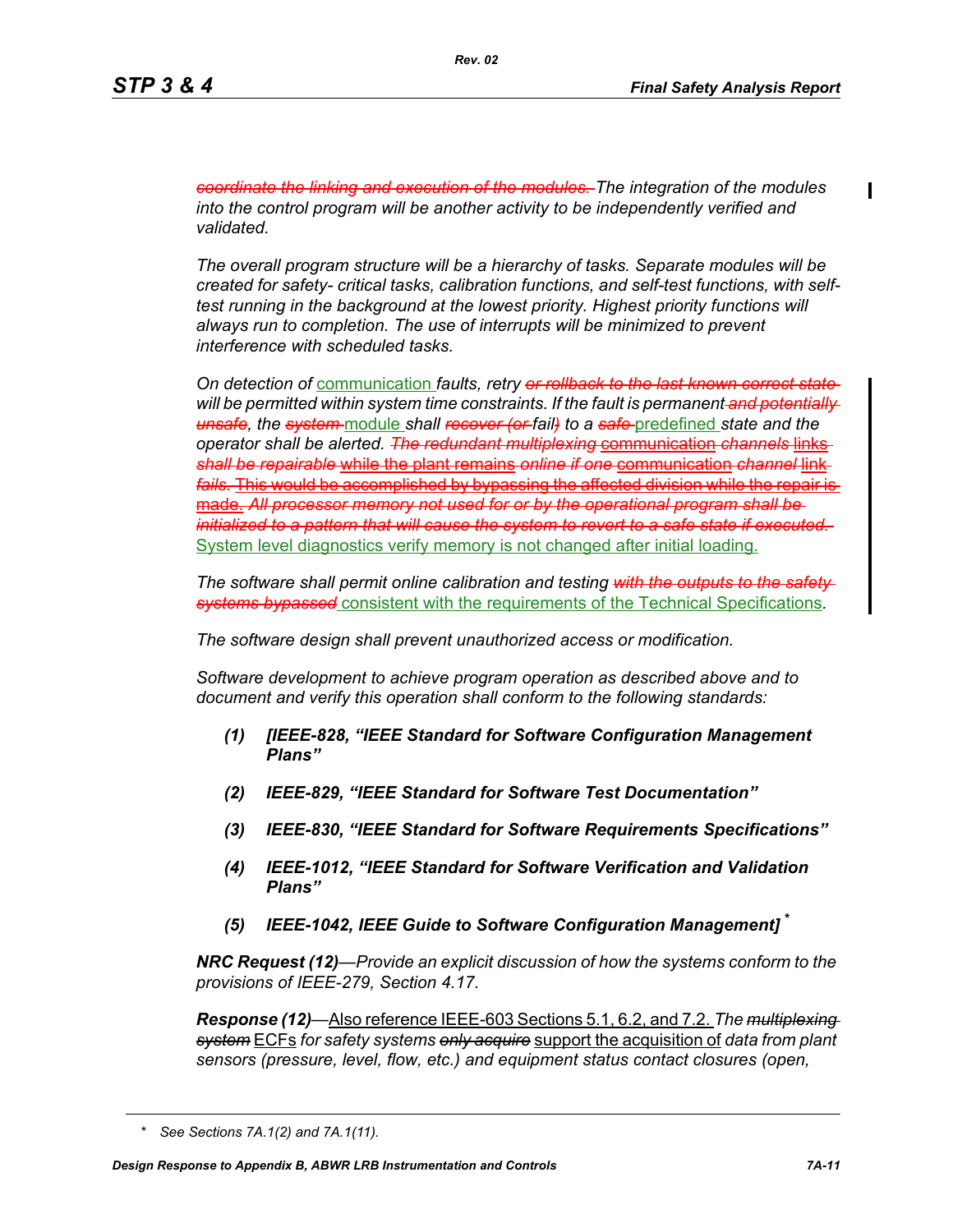*close, start, stop, etc.) that provide automatic trip or initiation functions for RPS and ESF equipment.* 

*Manual initiation inputs for protective action*s such as reactor scram, *are implemented by direct, hardwired or optical connections to the safety system logic*. Manual initiation inputs for other protective actions *(e.g., ECCS, containment isolation*, except for MSIV isolation) depend on the ECFs for communication to the safety system logic*. Initiation outputs for ECCS and isolation functions (except MSIV) are multiplexed* communicated *to the actuators* using the ECFs*. Manual scram (reactor trip) is provided by breaking the power source to the scram pilot valve solenoids external to the multiplexing system* equipment implementing the ECFs *and safety system logic. Manual reactor trip and manual MSIV closure in each division are available even with multiplexing system failure* of the ECFs*, since these outputs are not multiplexed* communicated *to the actuators* via the ECFs*.* 

*However, because the multiplexing system design is fault tolerant (replicated in four divisions and redundant within each division) [see the responses to Requests (4), (10), and (11)], a single failure will not degrade data communications in any division.* 

*Therefore, the requirements of IEEE-279, Section 4.17* (IEEE-603 Section 5.1)*, are satisfied, since a single failure will not prevent initiation of protective action by manual or automatic means.* 

*The last sentence of Section 4.17 states that "manual initiation should depend upon*  the operation of a minimum of equipment". The first paragraph has shown that manual initiation of *reactor trip and MSIV initiation* isolation *do not depend at all on the multiplexing system* ECFs. mManual initiation of *ECCS initiation and isolation initiation other than MSIV do not depend on multiplexing* ECFs *for sending inputs to the logic*, but can tolerate the single failure of one division of ECFs*. and* They *depend on the operation of only one channel of multiplexing* ECFs *in each division to send outputs to actuators.* 

*NRC Request (13)—Provide an explicit discussion of how the systems conform to IEEE 279, Paragraph 4.7.2, as supplemented by Regulatory Guide 1.75 and IEEE 384.*

*Response (13)—The safety-related multiplexing system* ECFs*, which is* are *part of the protection system, has* have *no direct interaction with the control systems. Sensor and equipment status data are multiplexed* communicated *only to protection system logic. However, two signals are sent from the protection system logic to the Recirculation Flow Control System: Reactor Water Level 2 Trip and Recirculation Pump Trip* nonsafety systems*. The signals are transmitted via fiber optic data links, which are not part of the multiplexing system. An isolating buffer (gateway) transfers these signals to the non-safety-related* nonsafety-related multiplexing multiplexing *network of the control systems.* or through qualified isolation devices.

*Fiber optic transmission lines are not subject to credible electrical faults such as shortcircuit loading, hot shorts, grounds or application of high AC or DC voltages. Adjacent cables are not subject to induced fault currents or to being shorted together. The effects of cable damage are restricted to signal loss or data corruption at the receiving*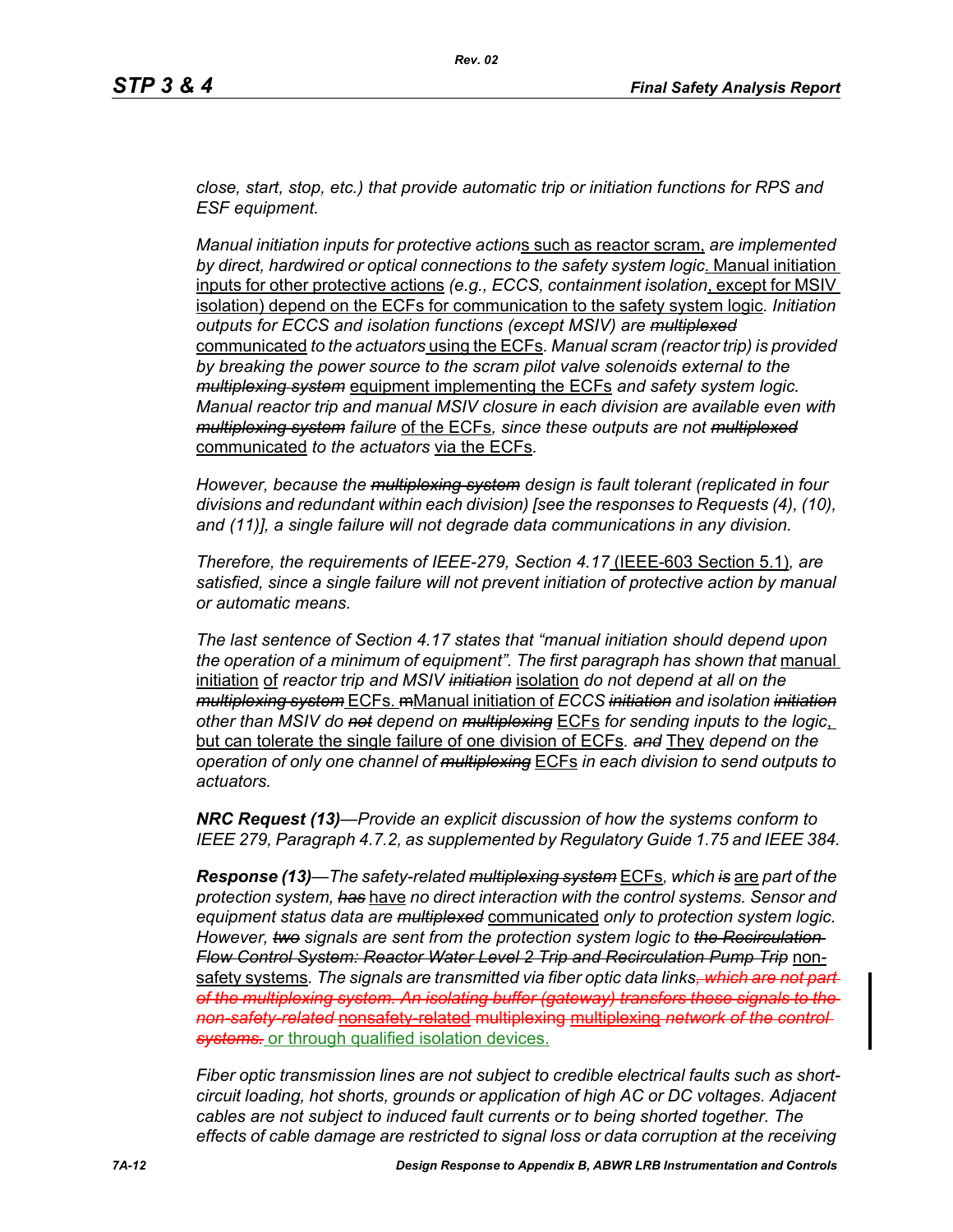*equipment. Cables and control equipment of different systems or assigned to different divisions are kept separated only to prevent simultaneous physical damage.* 

*Thus, the multiplexing system* SSLC systems ECFs design *conforms to IEEE-279, paragraph 4.7.2* (IEEE-603 paragraph 5.6.3.1(2))*, in that no credible failure at the output of an isolation device can "prevent the protection system channel from meeting minimum performance requirements specified in the design bases."*

*To meet the requirements of IEEE-384 and Regulatory Guide 1.75, the protective covering of the fiber optic cables are flame retardant. The cables are passed through physical, safety class barriers, where necessary, for separation of Class 1E circuits and equipment from other Class 1E equipment or from non-Class 1E equipment. The fiber optic multiplexing network is* data communication paths are *independent in each protection division and does not transmit or receive data between divisions.* Limited data communication does occur between divisions, for example, to provide signals needed for 2-out-of-4 voting logic. However, dedicated fiber optic cables, separate from the divisional fiber optic rings, are used for this purpose, thereby providing electrical isolation and preserving divisional independence. *However, the multiplexing equipment* implementing the ECFs *is* otherwise *kept physically separate to minimize the effects of design basis events.* 

*NRC Request (14)—Provide confirmation that system level failures of any multiplexer system detected by automated diagnostic techniques are indicated to the operators consistent with Regulatory Guide 1.47. (i.e., bypass and inoperable status indication).*

**Revised** *Response (14)—*Multiplexers are not used, and there is no multiplexer system. Safety-related data communication is performed as an integral function of the SSLC systems. *Each safety-related multiplexing system* SSLC system *contains online self-diagnostics implemented in software and hardware that will continuously monitor system performance*, including its associated ECFs*. Within each control station*As an example, for each ELCS controller*, the following typical parameters are monitored: (1) status of the CPU, (2) parity checks*Cyclic Redundancy Checks (CRC)*, (3) data plausibility checks*communication keep-alive signal*, (4) watchdog timer status, (5) voltage levels in control unit circuitry*power supply status*, (6) memory (RAM and ROM) checks, and (7) data range and bounds checks. Hardware is provided prior to transmission and following reception to detect transmission errors at the Remote Multiplexing Units and the Control Room Multiplexing Units. Self-test*diagnostics *will indicate faults to the module board replacement level.* 

*Each multiplexing system has* SSLC system'sThe RDLC ECFs are implemented inwith *dual* communication *channels for fault tolerance and is* are *provided with automatic reconfiguration and restart capability. A detected fault is automatically annunciated to the operator at both the system and individual control station level. If one transmission loop is completely out of service, that will also be annunciated. Total shutdown of a*n *multiplexing system* division'sRDLC ECFs *is indicated by a separate alarm; however, individual control stations are repairable online without taking the entire system down.*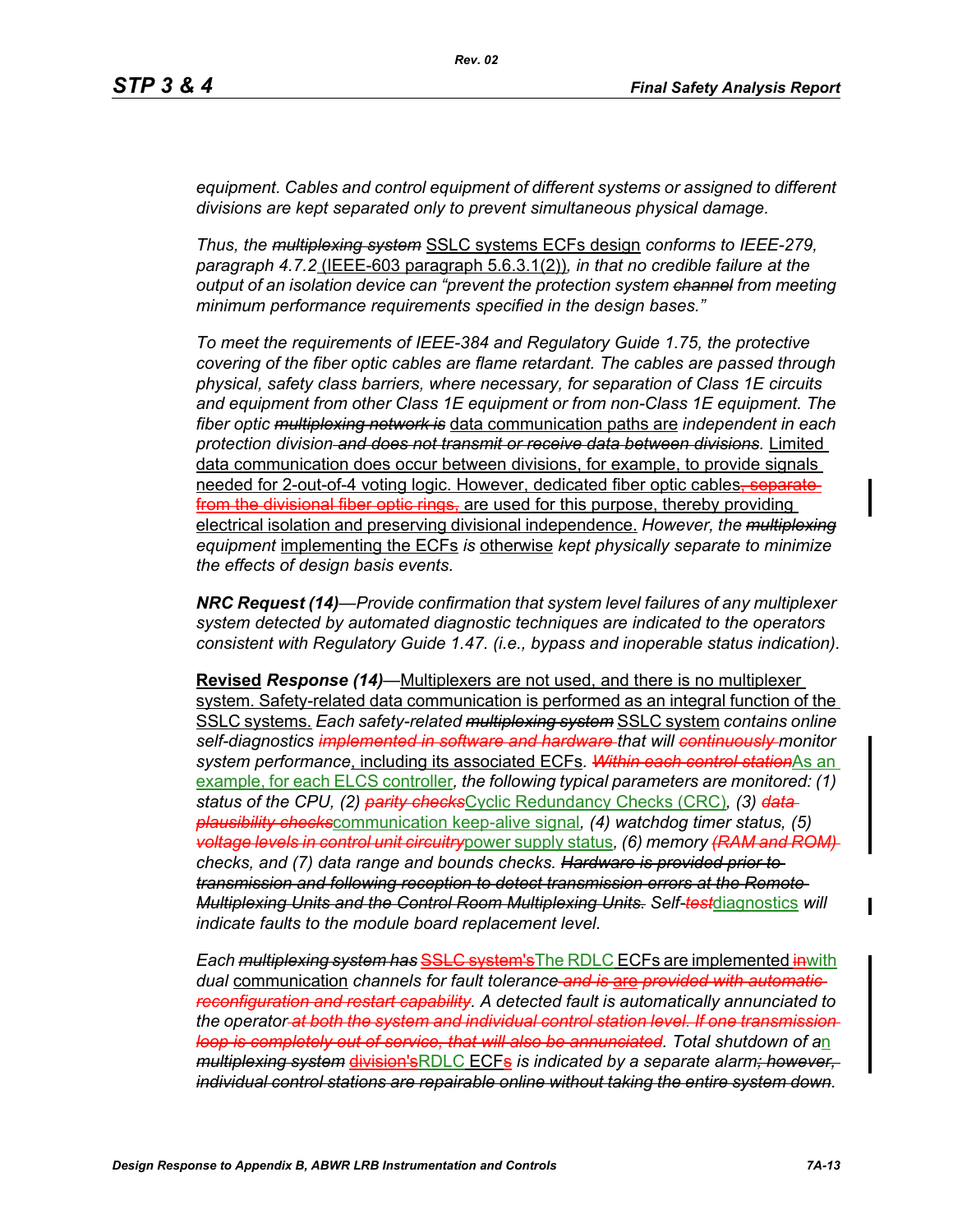*The above actions indicate conformance to Regulation Guide 1.47, Section C.1 (Automatic system level indication of bypass or deliberately induced inoperability).* 

*After repair, the system automatically re-initializes to normal status when power is restored to any unit and automatically resets any alarms. Power loss to any control station is separately monitored and annunciated to aid in troubleshooting and to alert the operator when power is deliberately removed from a unit when being serviced. Power loss will cause the fault or out-of-service alarms described previously to activate. This indicates conformance to Regulation Guide 1.47, Section C.2 [Automatic activation of indicating system of C.1 when auxiliary or supporting system (in this case, power source) is bypassed or deliberately rendered inoperable].* 

*Bypassed or inoperable status of any one multiplexing system* division of ECFs *can not*  render inoperable any redundant portion of the protection system. Each multiplexing *system* division of ECFs *is independent in each division* of ECFs in the other divisions*. Inoperable status in one division will cause the appropriate safe-state trips in that division, but the other divisions will continue to operate normally. Faults in another division simultaneously will indicate according to the previous discussion. The resulting safe-state trips will result in the required protective action. Thus, the requirements of Regulation Guide 1.47, Section C.3, are satisfied.* 

*During periodic surveillance, the system-level out-of-service indicators can be tested manually. This satisfies the requirement of Regulation Guide 1.47, Section C.4.* 

*NRC Request (15)—Provide an explicit discussion of the susceptibility of the multiplexer systems to electromagnetic interference.*

**Revised** *Response (15)—*Multiplexers are not used, and there is no multiplexer system. Safety-related data communication is performed as an integral function of the SSLC systems. *Each*The *control station of the multiplexer system* SSLC systems*, either in the control room or in local areas is electrically powered and contains solidstate logic and, therefore, is potentially susceptible to the effects of EMI. However, the effects on the overall network are reduced because of the dual, fiber optic, data transmission network that is used between stations*ELCS equipment is contained in EMI resistant enclosures. Proper grounding and shielding practices are used. The lack of susceptibility of ELCS equipment is verified during qualification testing. Fiber optics are used to communicate with equipment external to the cabinet*. Fiber optics are not subject to induced electrical currents, eliminate ground loops, and also do not radiate electrical noise. Thus, the isolated and distributed nature of the system, which is also replicated in four divisions, tends to reduce EMI effects.* 

*Response (4) indicates several common techniques (shielding, grounding, etc.) used to minimize EMI in the electrical control circuitry. Proper physical placement, especially for the Remote Multiplexing Units* I/O devices*, is essential to eliminate interference from high current or high voltage switching devices.*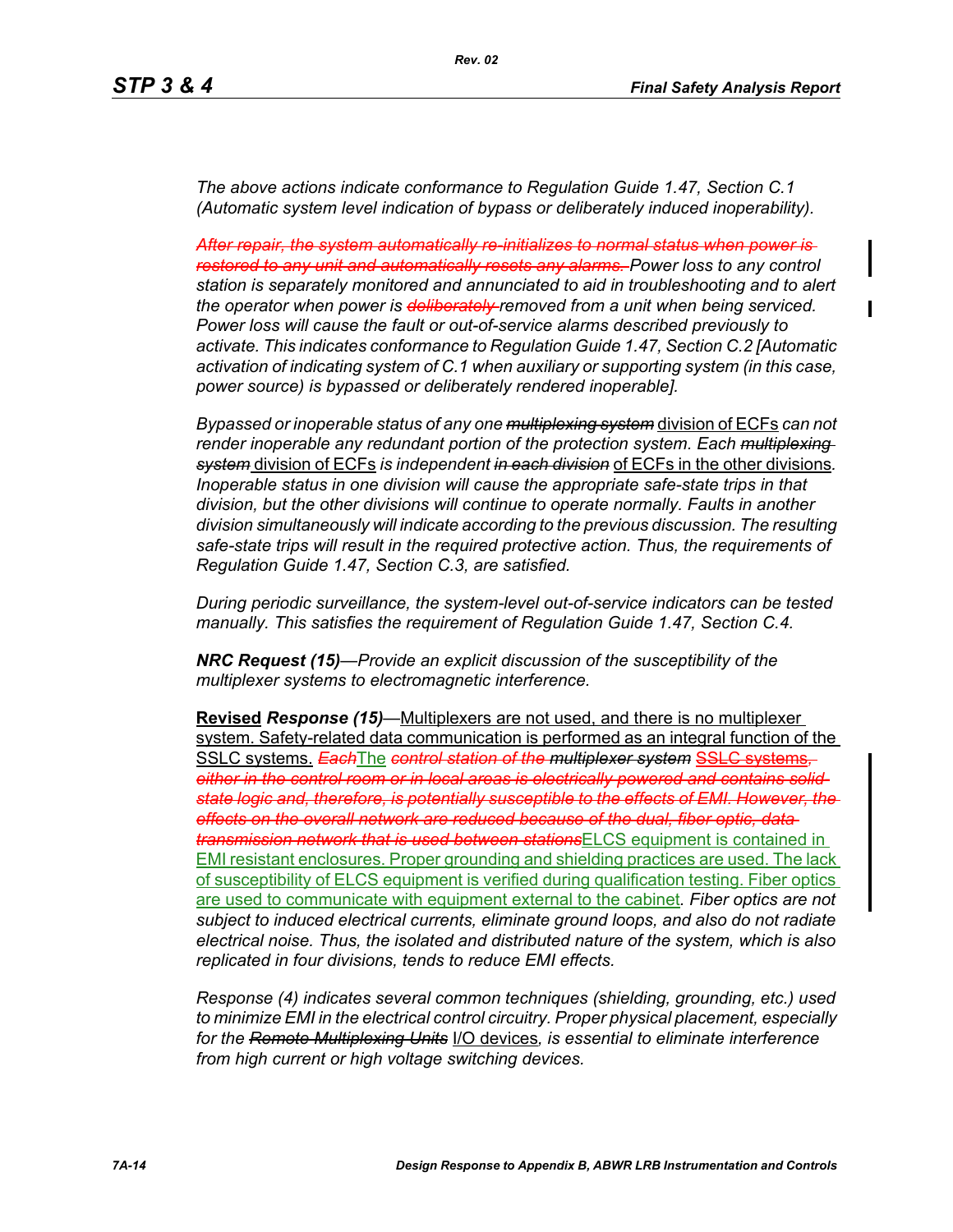**Data checking software Self-diagnostics at the RMUs remote I/O devices controllers** *and in the control room at the Control Room Multiplexing Units monitors data transmission to ensure that faults do not propagate into the safety protection logic. Bad data transmission will cause a system alarm and, possibly, a system shutdown if the fault does not clear within defined time constraints.*

*Response (4) also discusses various tests that the system will undergo to demonstrate immunity to EMI.*

### **7A.3 Electrical Isolators**

STD DEP T1 3.4-1 (Table 7A-1, Figure 7A-1)

*NRC Request (1)—For each type of device used to accomplish electrical isolation, provide a description of the testing to be performed to demonstrate that the device is acceptable for its application(s). Describe the test configuration and how the maximum credible faults applied to the devices will be included in the test instructions.*

**Revised** *Response (1)—This response is limited to fiber optic data links, which are the only type of isolation device used for electrical isolation of logic level and analog signals between protection divisions and from protection divisions to non-safetyrelated equipment.* 

*Testing is of two types:*

- *(1) Optical characteristics*
- *(2) Signal transmission capability*

*Optical characteristics are checked by an optical power meter and a hand-held light source to determine the optical loss from one end of the fiber optic cable to the other. In an operational system, an optical time domain reflectometer measures and displays optical loss along any continuous optical fiber path. Any abrupt disruption in the optical path such as a splice or connector is seen as a blip on the display. This technique is especially useful for troubleshooting long runs of cable such as in the multiplexing system* those used to implement the DCFs*. Cable terminations are visually inspected under magnification to determine if cracks and flaws have appeared in the optical fiber surfaces within the connector.* 

*Transmission characteristics are tested by bit generation. This test method determines bit error rate by generating a random stream of bits at the transmitter and verifying them at the receiver to determine the reliability of the fiber optics. Data rate is set at the maximum throughput required by the system. Proper transfer of analog signals is determined by analog-to-digital conversion of test signals at the transmitting end, and monitoring of the digital-to-analog conversion at the receiving end for linearity over the full scale range. Frequency of the test signals is set at the maximum required by the*  **system.** monitored in the system by the self diagnostics.

*Maximum credible electrical faults applied at the outputs of isolation devices do not apply to fiber optic systems. The maximum credible fault is cable breakage causing*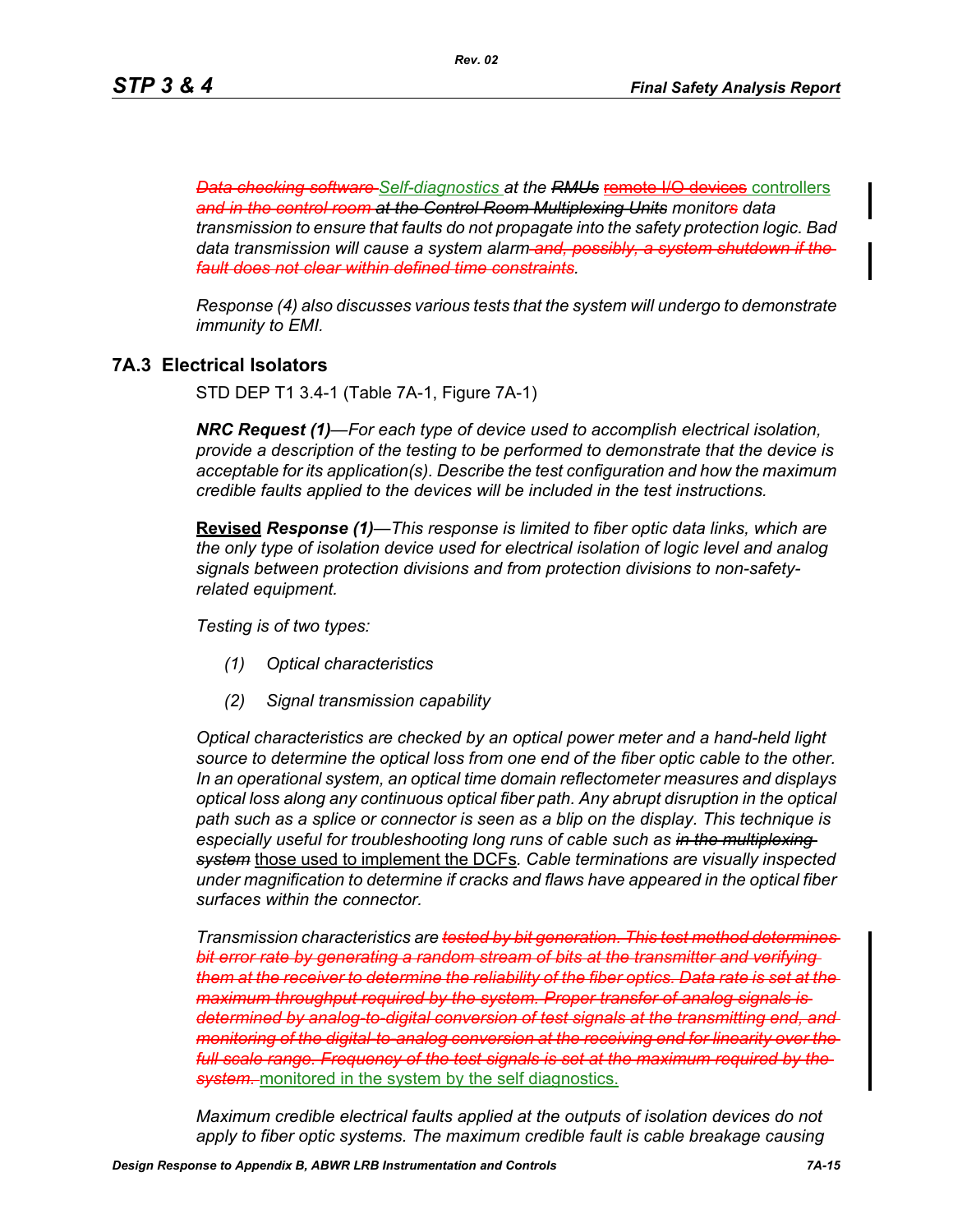*Rev. 02*

*loss of signal transmission. Faults cannot cause propagation of electrical voltages and currents into other electrical circuitry at the transmitting or receiving ends. Conversely, electrical faults originating at the input to the fiber optic transmitter can only damage the local circuitry and cause loss or corruption of data transmission; damaging voltages and currents will not propagate to the receiving end.* 

*NRC Request (5)—Provide a commitment that the isolation devices will comply with all environmental qualification and seismic qualification requirements.*

**Revised** *Response (5)—Fiber optic isolation devices are expected to have less difficulty than previous isolation devices in complying with all qualification requirements due to their small size, low mass, and simple electronic interfaces. The basic materials and components, except for the fiber optic cable itself, are the same as those used in existing, qualified isolation devices.* 

*A major advantage of fiber optics is that signals can be transmitted long distances and around curves through the isolating medium; thus, the physical, safety-class barrier required for separation of Class 1E devices may be provided by just the cable length if the protective covering and any fill materials of the cable are made properly flameretardant. For short distances, the fiber optic cable can be fed through a standard safety class structure.* 

*Details of the type of cable, transmitter, and receiver combinations that will provide optimum compliance with qualification requirements must await the guidance to be developed by the NRC staff/EG&G studies (see Section 4).* 

*NRC Request (7)—Provide information to verify that the Class 1E isolation devices are powered from a Class 1E power source(s).*

**Revised** *Response (7)—When using fiber optic devices as Class 1E isolation devices, only the input side of the transmitting device and output side of the receiving device use electrical power. The low voltage power supplies for these devices use the same power source as the logic that drives the isolating device. For ABWR safety systems, this power is:*

- *(1) Divisional 120V Vital AC (UPS)-For Reactor Protection System (RPS) logic and Main Steam Isolation Valve (MSIV) logic.*
- *(2) 125V Plant DC Power Supply-For ECCS logic and Leak Detection and Isolation System (LDS) logic.*

Fiber optic cable is used for Class 1E isolation and does not use any electrical power to accomplish that function.*]* \*

*<sup>\*</sup> See Section 7.A.1(1).*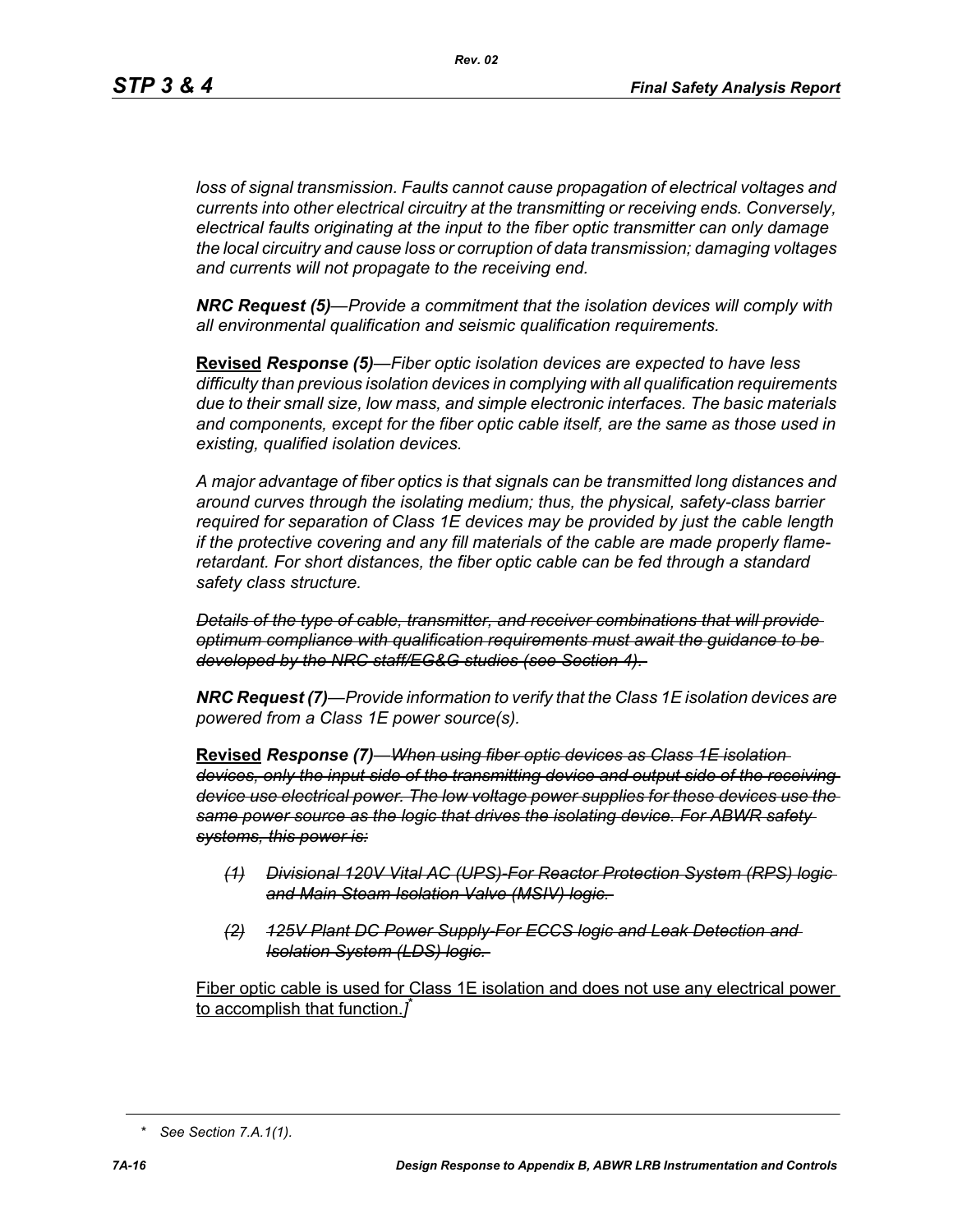# **7A.5 [Programmable Digital Computer Software\***

**NRC Request***—Provide a comparison of the design with the following:*

- *(1) [ANSI/IEEE-ANS-7.4.3.2, "Application Criteria for Programmable Digital Computer Systems in Safety Systems of Nuclear Power Generating Stations."] †*
- *(2) Regulatory Guide 1.152, "Criteria for Programmable Digital Computer System Software in Safety-Related Systems of Nuclear Power Plants," November 1985*
- *(3) NUREG-0308, "Safety Evaluation Report-Arkansas Nuclear 1, Unit 2," November 1977*
- *(4) NUREG-0493, "A Defense-in-Depth and Diversity Assessment of the RESAR-414 Integrated Protection System," May 1985*
- *(5) NUREG-0491, "Safety Evaluation Report of RESAR-414," February 1979*

### **7A.6 Programmable Digital Computer Hardware‡**

**NRC Request***—Provide a comparison of the design with the following:*

- *(1) IEEE-603, "IEEE Standard Criteria for Safety Systems for Nuclear Power Generating Stations"*
- *(2) NUREG-0308, "Safety Evaluation Report- Arkansas Nuclear 1, Unit 2," November 1977*
- *(3) Regulatory Guide 1.153, "Criteria for Power, Instrumentation and Control Portions of Safety Systems"*
- *(4) NUREG-0493, "A Defense-in-Depth and Diversity Assessment of the RESAR-414 Integrated Protection System," May 1985*
- *(5) NUREG-0491, "Safety Evaluation Report of RESAR-414," February 1979*

*<sup>\*</sup> Responses to Sections 7A.5 and 7A.6 above are grouped in various combinations, as appropriate, in Subsection 7A.7*

*<sup>†</sup> See section 7A.1(2) and 7A.1(1).*

*<sup>‡</sup> Responses to Sections 7A.5 and 7A.6 above are grouped in various combinations, as appropriate, in Subsection 7A.7*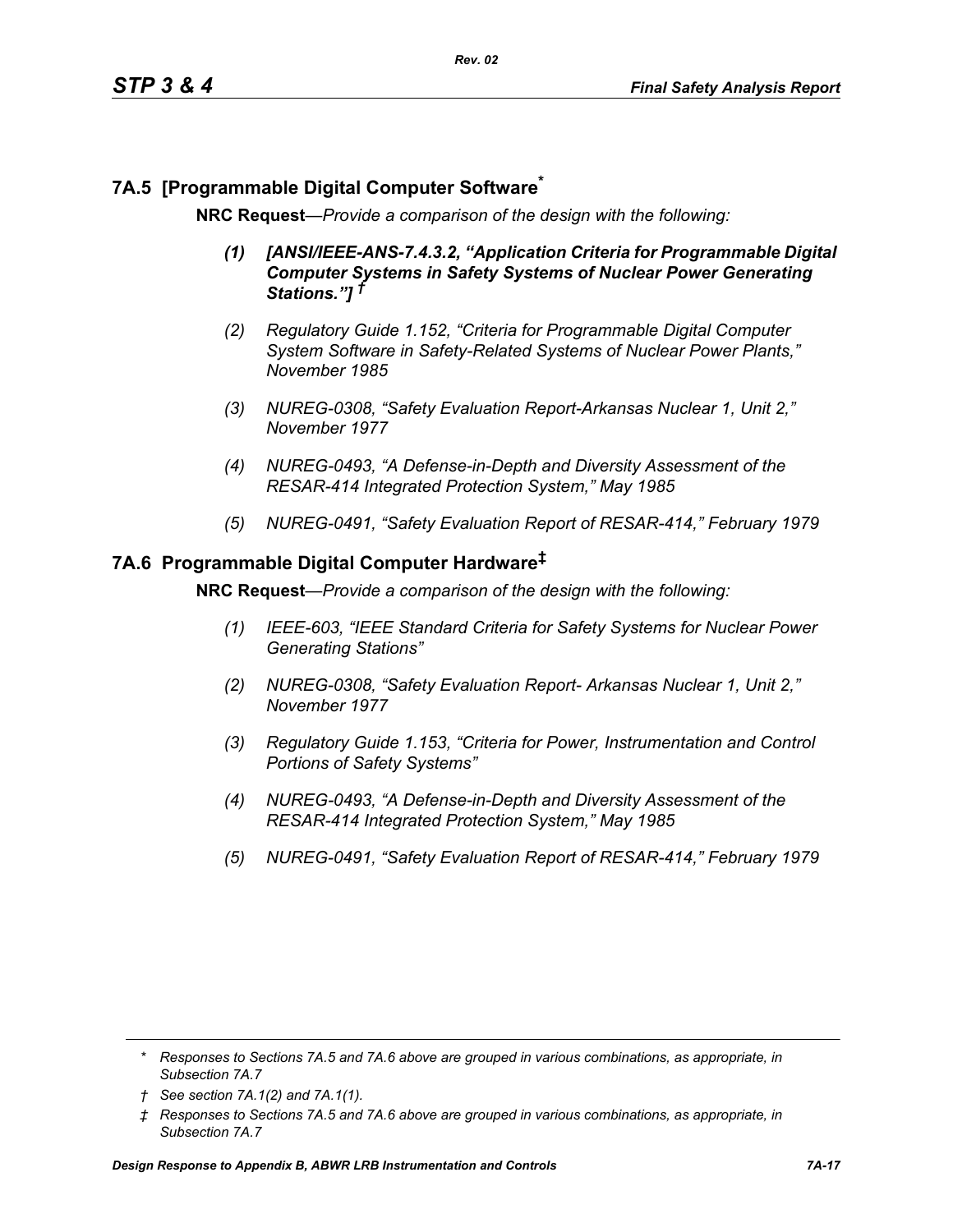# **7A.7 Revised Responses to Subsections 7A.5 & 7A.6; Computer Hardware and Software**

STD DEP T1 3.4-1 (Table 7A-1, Figure 7A-1)

STD DEP 7.1-1

# *Items 7A.5(3) and 7A.6(2)*

*The ABWR design of the Reactor Protection System utilizes microprocessor and Meximizes microprocessor and Meximizes microprocessor and Meximizes microprocessor and Meximizes microprocessor and Meximizes microprocessor an* configurable logic *technology for logic decisions based on analog input from various sensors. This philosophy is much the same as that of GESSAR II and the Clinton BWR, except in those designs, solid-state CMOS accepted digital signals from analog trip modules (ATM). In the ABWR design, the microprocessors perform the functions of both the CMOS and the ATM.*

*The important distinction is that the ABWR uses a modern form of a digital computer device (i.e., microprocessors) for the same reasons relays and solid-state devices were used in earlier designs (i.e., making simple logic decisions); not for making complex calculations for which protective action is dependent.*

### *Items 7A.5(4) and 7A.6(4)*

*The guidelines of NUREG-O493 have been used to perform analysis of several possible different configurations of the Safety System Logic and Control (SSLC) network. Analyses have been performed at the system design level to assure adequate defense-in-depth and/or diversity principles were incorporated at acceptable cost. It is recognized that such requirements are in addition to positions on safetyrelated protection systems (such as the single failure criterion) taken previously in other Regulatory Guides.*

*In order to reduce plant construction costs and simplify maintenance operation, the ABWR protection systems are designed with a* partially *"shared sensors" concept. The SSLC* RTIF System *is the central processing mechanism and* that *produces logic decisions for both RPS and* MSIV isolation functions. The ELCS is the central processing mechanism that produces logic decisions for all *ESF safety system functions. Redundancy and "single failure" requirements are enhanced by a full fourdivision modular design using two-out-of-four voting logic on inputs derived from LOCA signals which consist of diverse parameters (i.e., reactor low level and high drywell pressure). Many additional signals are provided, in groups of four or more, to initiate RPS scram (Table 7.2-2).*

*With its inherent advantages, it is also recognized that such design integration (i.e., shared sensors) theoretically escalates the effects of potential common-mode failures (CMF). Therefore,* the architecture of the *SSLC System*s *architecture is designed to provide maximum separation of system functions by using separate digital trip modules* unitsfunctions *(DTMs* DTUsDTFs*) and trip logic units*functions *(TLUs*TLFs*) for RPS/MSIV logic processing and for LDS/ECCS logic processing within each of the* 

I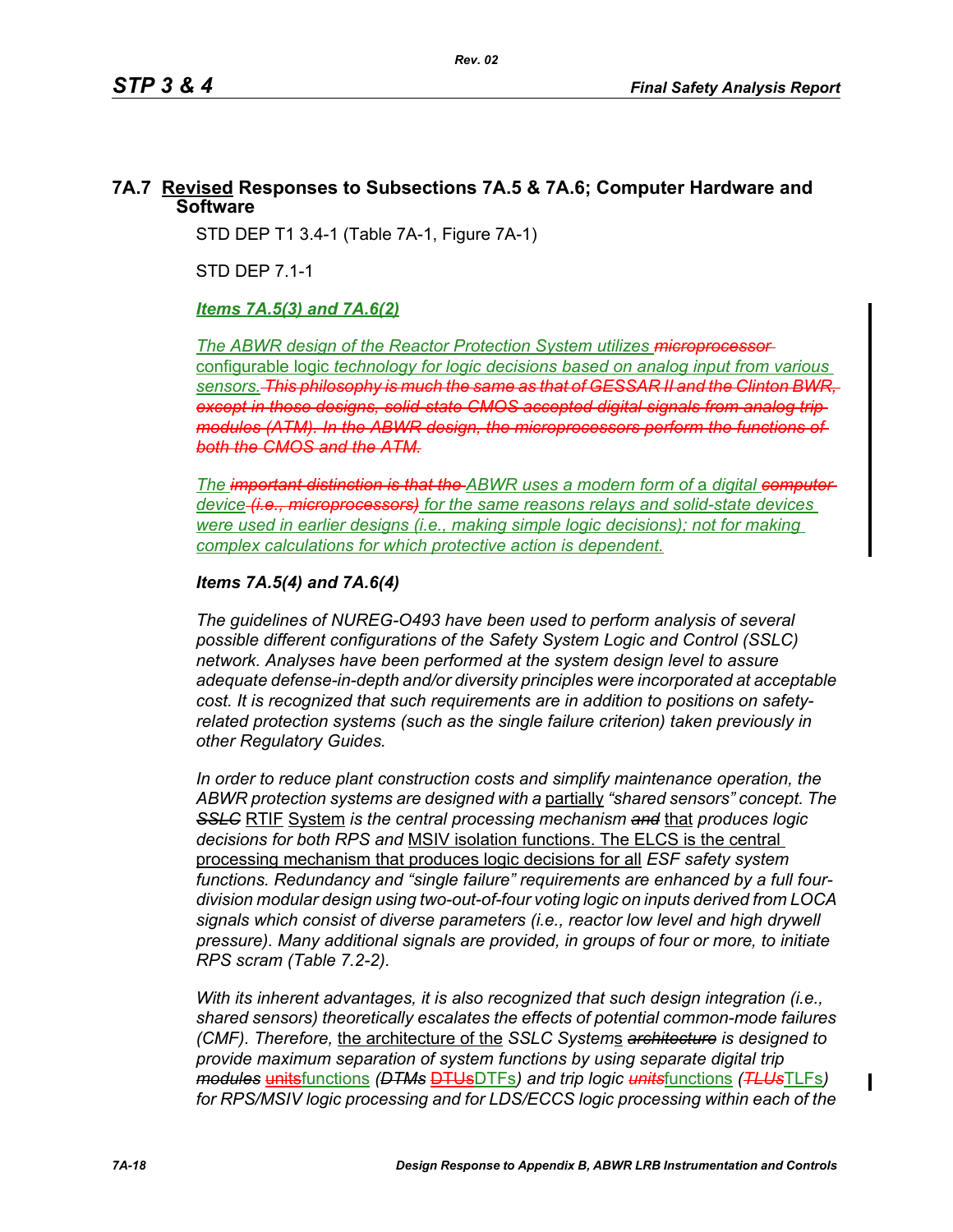*four essential power divisions. Thus, setpoint comparisons within individual DTMs* DTUsDTFs *are associated with logically separate initiation tasks.* 

*Sensor signals are sent to each DTM* DTUDTF *on separate or redundant data links*  such that distribution of <del>DTM **DTU**DTF</del> functions results in minimum interdependence *between echelons of defense. For reactor level sensing, the RPS scram function utilizes narrow-range transmitters while the ECCS functions utilize the wide-range transmitters. The diverse high drywell signals are shared within the two-out- of-four voting logic. In addition, all automatic protective functions are backed up by manual controls. These concepts are illustrated in Figure 7A-1.*

*As a general rule, shared sensors for protection systems are not used for control systems (i.e., feedwater, recirc, etc.). However, the end-of-cycle (EOC) recirc pump trip signals originate from the same turbine stop valve closure or turbine control valve fast closure sensors which contribute to scram. These are Class 1E sensors, but they are not shared with other protection systems and the interface with the recirc system is naturally isolated via fiber-optic cable.*

*Another use for some of the protection shared signals involves the ATWS trip which activates the Fine Motion Control Rod Drive (FMCRD) run-in and alternate rod insertion (ARI) as diverse backup to hydraulic scram. However, this Class-1E-to-non-Class-1E isolated interface is a special case for mitigation of ATWS and is not a control system interface.* 

*The ABWR demonstrates strong multi-system diversity in its capability to shut down and cool the reactor core. There are four distinct systems for controlling reactivity and four distinct systems for cooling the core.* 

*Reactor Shutdown Systems*

- *(1) The RPS "failsafe" (i.e., scram on loss of power or data communications) hydraulic scram (Subsection 7.2.1.1.4).*
- *(2) The ATWS-mitigating DC-power-actuated air header dump valves (alternate rod insertion [ARI]) scram (Subsection 7.2.1.1.4.5).*
- *(3) The ATWS-mitigating rod run-in function utilizing fine-motion control rod drive (Subsection 7.7.1.2.2).*
- *(4) The Standby Liquid Control System (Subsection 7.4.1.2).*

*Reactor Core Cooling Systems*

- *(1) The Feedwater Control System (Subsection 7.7.1.4).*
- *(2) The High Pressure Core Flooder System (Subsection 7.3.1.1.1.1).*
- *(3) The turbine-driven Reactor Core Isolation Cooling System (Subsection 7.3.1.1.1.3).*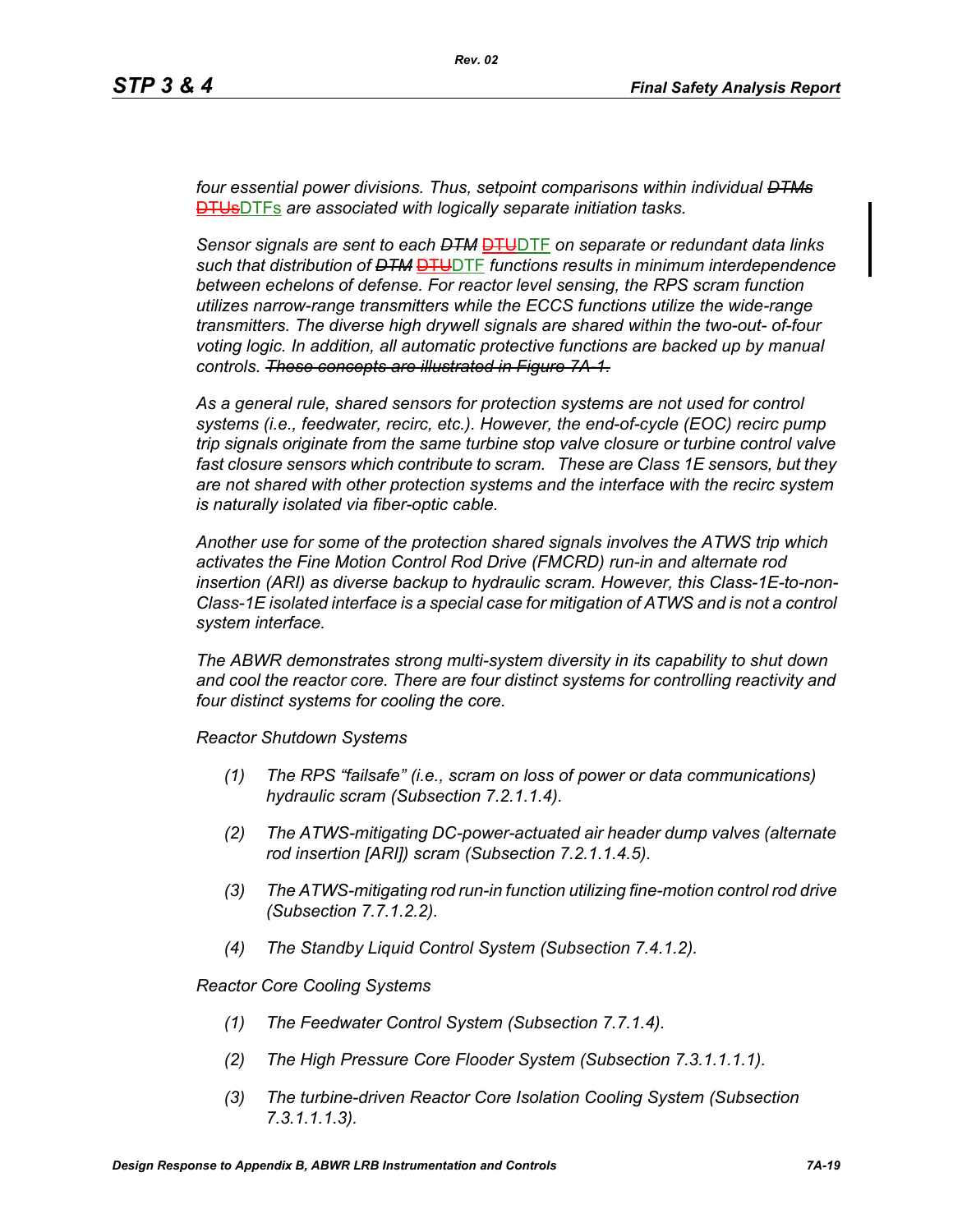#### *(4) The low pressure flooder mode of RHR (Subsection 7.3.1.1.4).*

*The Remote Shutdown System (RSS) also provides an independent means of actuating core cooling functions diverse from the plant main control room.*

*In summary, the ABWR design has incorporated defense-in-depth principles through maintaining separation of control and protection functions even though sensors are shared within protection systems. In addition, the shared sensors are designed within a full four division architecture with two-out-of-four voting logic.* 

*Diversity principles are incorporated at both the signal and system levels: (1) diverse parameters are monitored to automatically initiate protective actions which are also manually controllable; and, (2) multiple diverse systems are available to both shut down the reactor and to cool its core.* 

*Therefore, the ABWR fully meets the intent of NUREG-0493.*

#### *Items 6(1) and 6(3)*

*IEEE-603 has been reviewed, as has Regulatory Guide 1.153 which endorses IEEE-603.*

*The microprocessor hardware and software which make up the Safety System Logic and Control (SSLC)* systems *is designed to make logic decisions which automatically initiate safety actions based on input from instrument monitored parameters for several nuclear safety systems. As shown in Figure 7.1-2 of Section 7.1 and Figure 7A-1, the*  SSLC is not a nuclear safety system of itself, but is a means by which the nuclear *safety systems accomplish their functions. In that sense, the SSLC is a component that* systems *integrates the nuclear safety systems.*

*Most positions stated in IEEE-603 (as endorsed by RG 1.153) pertain to the nuclear safety systems, and are similar to those of IEEE-279, which are addressed for each system in the analysis sections of Chapter 7. Safety system design bases are described for all I&C systems in Section 7.1, beginning at Subsection 7.1.2.2. Setpoints and margin may be found in Chapter 16* Instrument Setpoint Summary Report The methods for calculating setpoints and margins are described in the Bases for Chapter 16*.*

*The safety system criteria in Section 5* and the functional and design requirements in Section 6 *of IEEE-603 are not compromised by the introduction of the SSLC. All positions regarding single-failure, completion of protective actions, etc., are designed into the protection systems. All SSLC components associated with the protection systems are Class 1E and are qualified to the same standards as the protection systems.*

*Independence of the four SSLC electrical divisions is retained by using fiber-optic cable for cross- divisional communication such as the two-out-of-four voting logic. Capability for test and calibration is greatly enhanced by the SSLC's self-testsubsystem (STS) as described in Subsection 7.1.2.1.6.*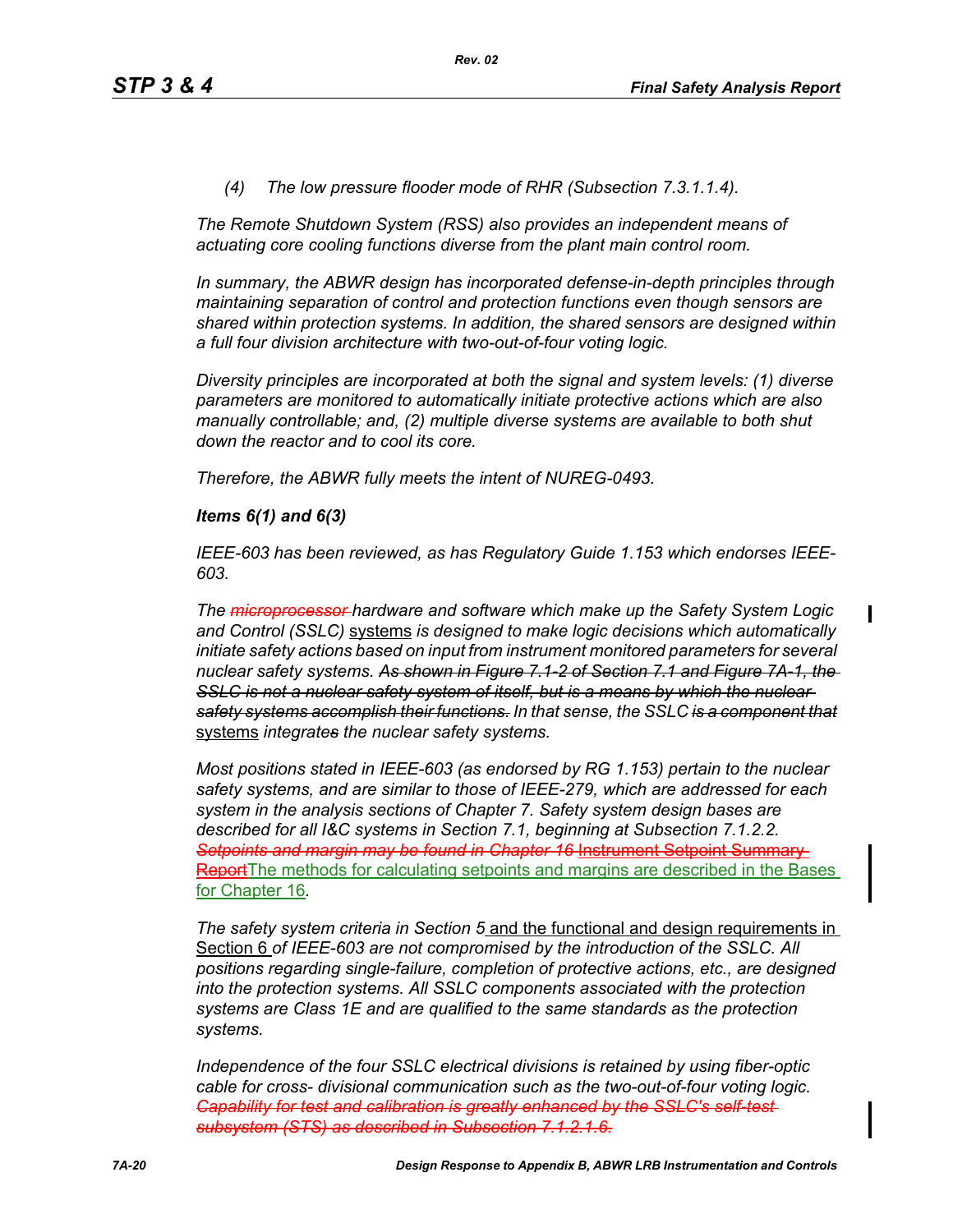$\mathbf I$ 

*In summary, the hardware and software functions of the microprocessors used in the SSLC comply with applicable portions of IEEE-603 and Regulatory Guide 1.153 (i.e., quality, qualification, testability, independence). The remaining portions, which apply to the nuclear safety systems, are not compromised by the SSLC design, but are in fact enhanced by self-test.]\**

<sup>\*</sup> See Section 7A.1(1).